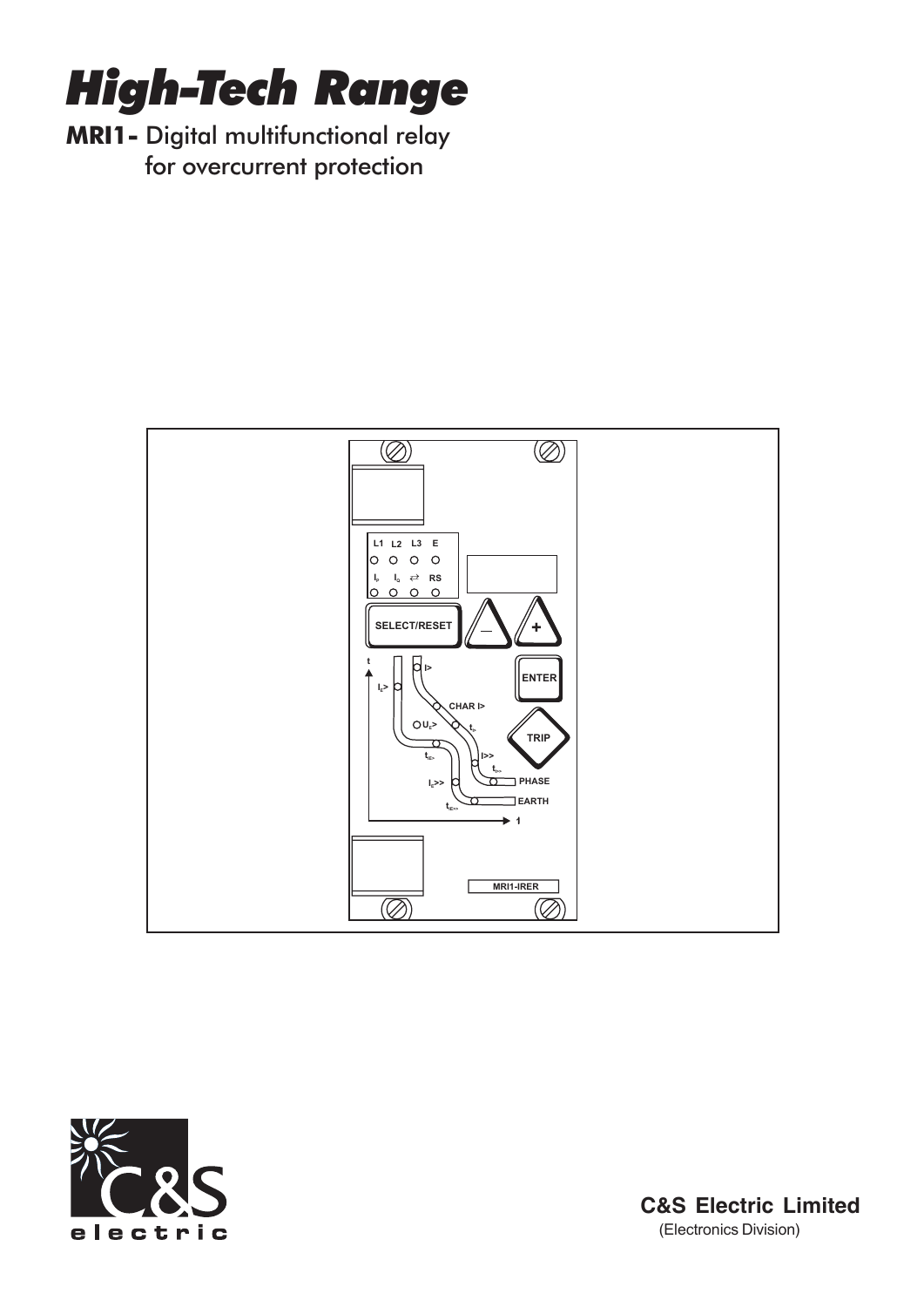### **Contents**

1 Introduction and application

### 2 Features and characteristics

### 3 Design

- 3.1 Connections
- 3.1.1 Analog input circuits
- 3.1.2 Output relays of MRI1-relays<br>3.1.3 Blocking input
- Blocking input
- 3.1.4 External reset input
- 3.2 Relay output contacts
- 3.2.1 Parameter settings
- 3.3 LEDs

### 4 Working principle

- 4.1 Analog circuits
- 4.2 Digital circuits
- 4.3 Directional feature
- 4.4 Earth fault protection
- 4.4.1 Generator stator earth fault protection
- 4.4.2 System earth fault protection<br>4.5 Farth-fault directional featu
- 4.5 Earth-fault directional feature (ER relay type)
- 4.6 Determining earth short-circuit fault direction
- 4.7 Demand imposed on the main current transformers

### 5 Operation and setting

- 5.1 Display
- 5.2 Setting procedure
- 5.2.1 Pickup current for phase overcurrent element (I>)
- 5.2.2 Time current characteristics for phase overcurrent element (CHAR I>)
- 5.2.3 Trip delay or time multiplier for phase overcurrent element  $(t_{i_{\sim}})$
- 5.2.4 Reset setting for inverse time tripping characteristics in the phase current path
- 5.2.5 Current setting for high set element (I>>)
- 5.2.6 Trip delay for high set element  $(t<sub>1></sub>)$ <br>5.2.7 Relay characteristic angle RCA
- Relay characteristic angle RCA
- 5.2.8 Voltage transformer connection for residual voltage measuring
- 5.2.9 Pickup value for residual voltage  $\sf U_{\sf E}$  (ER relay type)
- 5.2.10 Pickup current for earth fault element  $(I_{E_2})$
- 5.2.11 WARN/TRIP changeover (E and ER relay type)
- 5.2.12 Time current characteristics for earth fault element (CHAR IE) (not for ER relay type)
- 5.2.13 Trip delay or time multiplier for earth fault element  $(t<sub>IE>></sub>)$
- 5.2.14 Reset mode for inverse time tripping in earth current path
- 5.2.15 Current setting for high set element of earth fault supervision  $(I_{E>>}$ )
- 5.2.16 Trip delay for high set element of earth fault supervision  $(t_{\text{H}\text{>}})$
- 5.2.17 COS/SIN Measurement (ER relay type)
- 5.2.18 SOLI/RESI changeover (SR-relay type)
- 5.2.19 Circuit breaker failure protection to CBFP
- 5.2.20 Nominal frequency
- 5.2.21 Display of the activation storage (FLSH/ NOFL)
- 5.2.22 Adjustment of the slave address
- 5.2.23 Blocking the protection functions and assignment of the output relays
- 5.3 Setting value calculation
- 5.3.1 Definite time overcurrent element<br>5.3.2 Inverse time overcurrent element
- 5.3.2 Inverse time overcurrent element<br>5.4 Indication of measuring values
- 5.4 Indication of measuring values
- 5.5 Reset

# 6 Relay testing and commissioning

- 6.1 Power-On
- 6.2 Testing the output relays and LEDs<br>6.3 Checking the set values
- 6.3 Checking the set values<br>6.4 Secondary injection test
- Secondary injection test
- 6.4.1 Test equipment
- 6.4.2 Example of test circuit for MRI1 relays without directional feature
- 6.4.3 Checking the input circuits and measured values
- 6.4.4 Checking the operating and resetting values of the relay
- 6.4.5 Checking the relay operating time<br>6.4.6 Checking the high set element
- Checking the high set element of the relay
- 6.4.7 Example of a test circuit for MRI1 relay with directional feature
- 6.4.8 Test circuit earth fault directional feature
- 6.4.9 Checking the external blocking and reset functions
- 6.5 Primary injection test
- 6.6 Maintenance

# 7 Technical data

- 7.1 Measuring input circuits
- 7.2 Common data
- 7.3 Setting ranges and steps
- 7.3.1 Time overcurrent protection (I-Type)
- 7.3.2 Earth fault protection (SR-Type)
- 7.3.3 Earth fault protection (E-Type)
- 7.3.4 Earth fault protection (ER-Type)
- 7.3.5 Inverse time overcurrent protection relay
- 7.3.6 Direction unit for phase overcurrent relay 7.3.7 Determination of earth fault direction
- (MRl1-ER)
- 7.3.8 Determination of earth fault direction (MRl1-SR)
- 7.4 Inverse time characteristics
- 7.5 Output contacts

# 8 Order form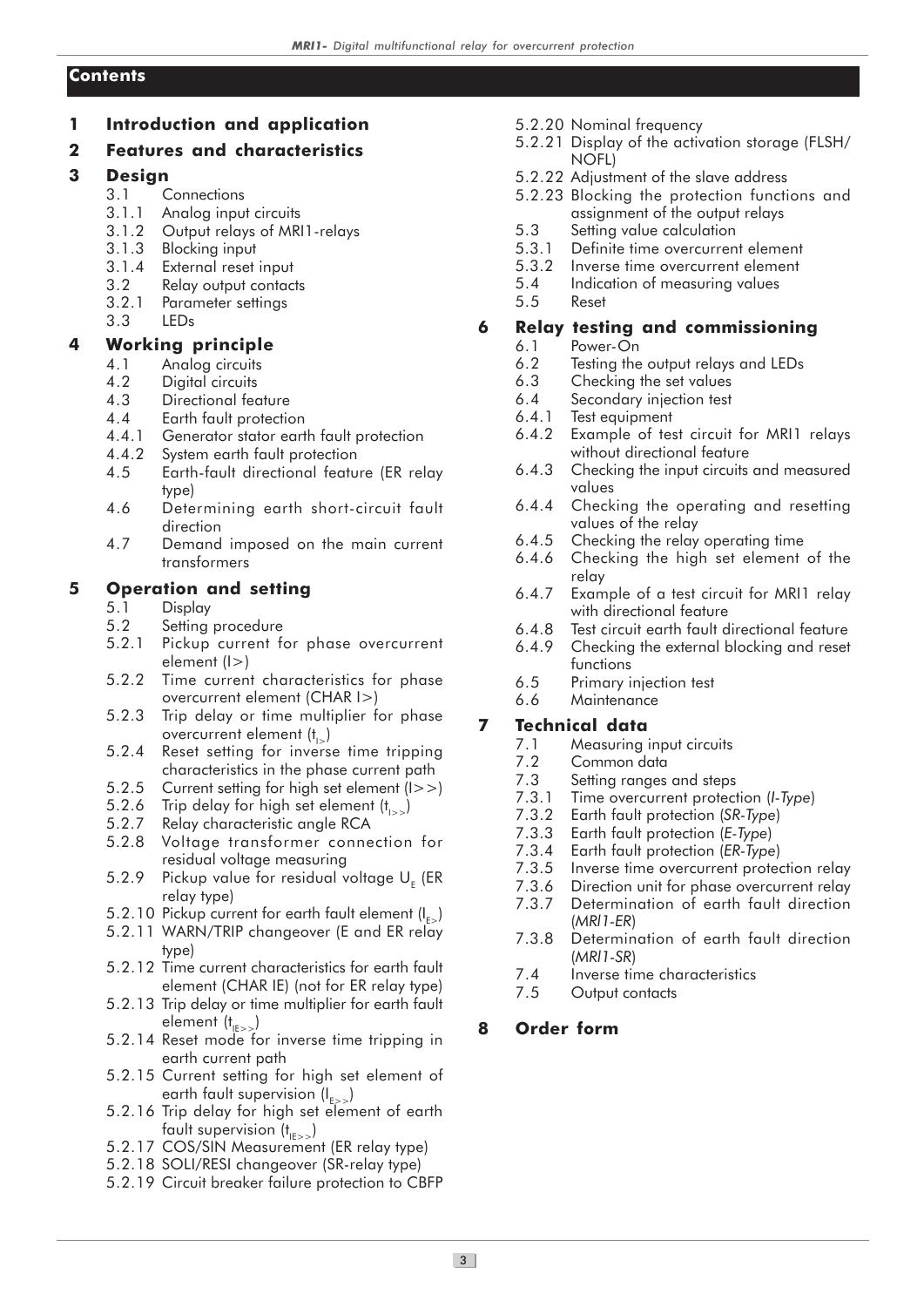### 1 Introduction and application

The MRI1 digital multifunctional relay is a universal time overcurrent and earth fault protection device intended for use in medium-voltage systems, either with an isolated/compensated neutral point or for networks with a solidly earthed/resistance-earthed neutral point.

The protective functions of MRI1 which are implemented in only one device are summarized as follows:

- $\bullet$ Independent (Definite) time overcurrent relay.
- $\bullet$  Inverse time overcurrent relay with selectable characteristics.
- $\bullet$  Integrated determination of fault direction for application to doubly infeeded lines or meshed systems.
- $\bullet$  Two-element (low and high set) earth fault protection with definite or inverse time characteristics.
- $\bullet$  Integrated determination of earth fault direction forapplication to power system networks with isolated or arc suppressing coil (Peterson coil) neutral earthing. (ER relay type).
- $\bullet$  Integrated determination of earth short-circuit fault direction in systems with solidly-earthed neutral point or in resistance-earthed systems (SRrelay type).

Furthermore, the relay MRI1 can be employed as a back-up protection for distance and differential protective relays.

A similar, but simplified version of overcurrent relay IRI1 with limited functions without display and serial interface is also available.

#### 2 Features and characteristics

- $\bullet$  Digital filtering of the measured values by using discrete Fourier analysis to suppress the high frequency harmonics and DC components induced by faults or system operations
- $\bullet$ Selectable protective functions between:

definite time overcurrent relay and

inverse time overcurrent relay

 $\bullet$  Selectable inverse time characteristics according to BS 142 and IEC 255-4:

Normal Inverse

Very Inverse

Extremely Inverse

- $\bullet$  Reset setting for inverse time characteristics selectable
- $\bullet$  High set overcurrent unit with instantaneous or definite time function.
- $\bullet$  Two-element (low and high set) overcurrent relay both for phase and earth faults.
- $\bullet$  Directional feature for application to the doubly in-feeded lines or meshed systems.
- $\bullet$  Earth fault directional feature selectable for either isolated or compensated networks.
- $\bullet$  Determination of earth short-circuit fault direction for systems with solidly-earthed or resistanceearthed neutral point.
- $\bullet$  Numerical display of setting values, actual measured values and their active, reactive components, memorized fault data, etc.
- $\bullet$  Withdrawable modules with automatic short circuitof C.T. inputs when modules are withdrawn.
- $\bullet$  Blocking e.g. of high set element (e.g. for selective fault detection through minor overcurrent protection units after unsuccessful AR).
- $\bullet$  Relay characteristic angle for phase current directional feature selectable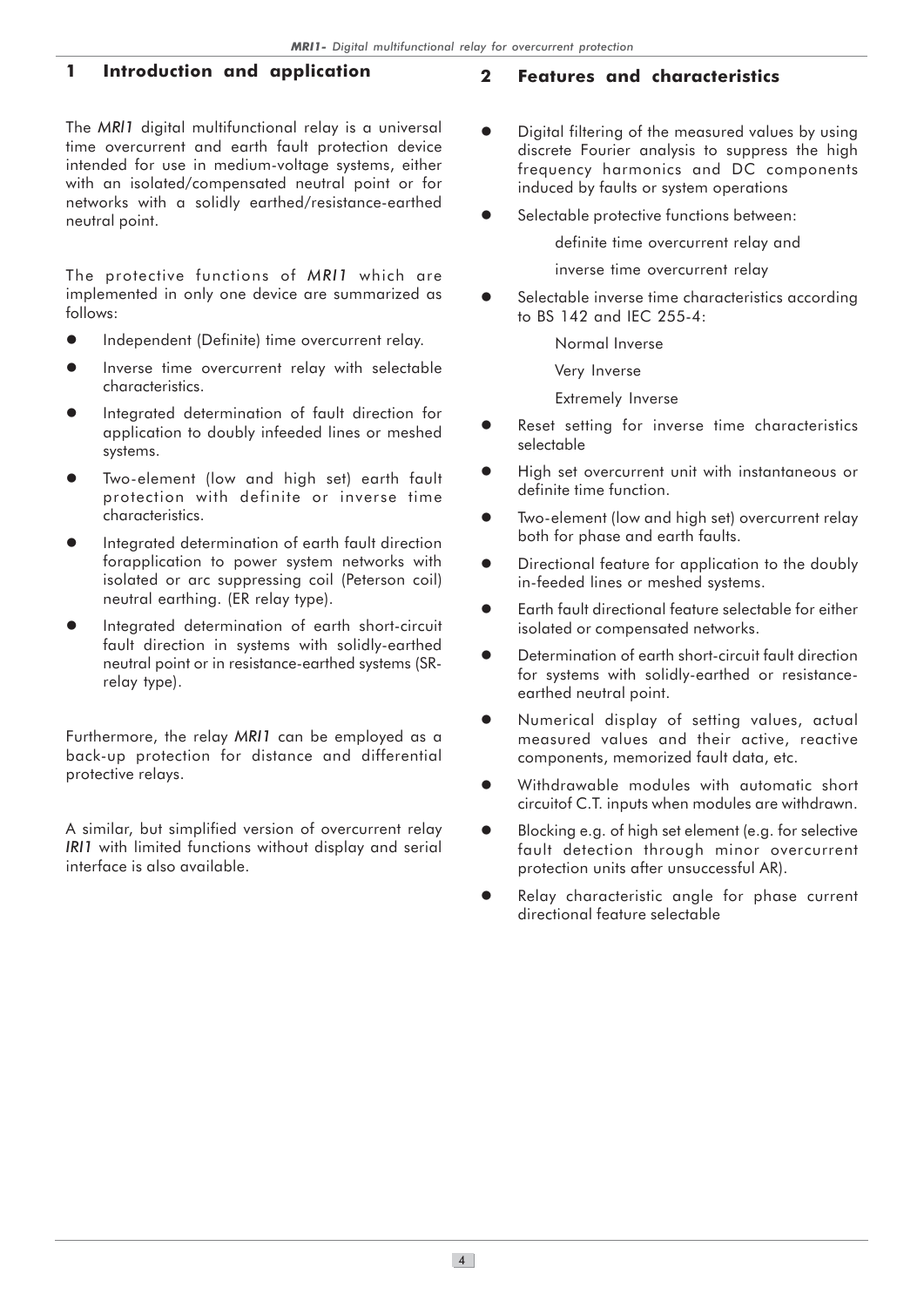### 3 Design

### 3.1 Connections

Phase and earth current measuring:



Figure 3.1: Measuring of the phase currents for over-current-and short-circuit protection  $(1 >, 1 >)$ 



#### Figure 3.2: Earth-fault measuring by means of ring-core C.T.  $(I<sub>F</sub>)$

When phase— and earth-fault current measuring are combined, the connection has to be realized as per Figure 3.1 and Figure 3.2.



#### Figure 3.3: Phase current measuring and earthcurrent detection by means of Holmgreencircuit.

This connection can be used with three existing phase current transformers when combined phase and earthcurrent measuring is required.

Disadvantage of holmgreen-circuit:

At saturation of one or more C.Ts the relay detects seeming an earth current.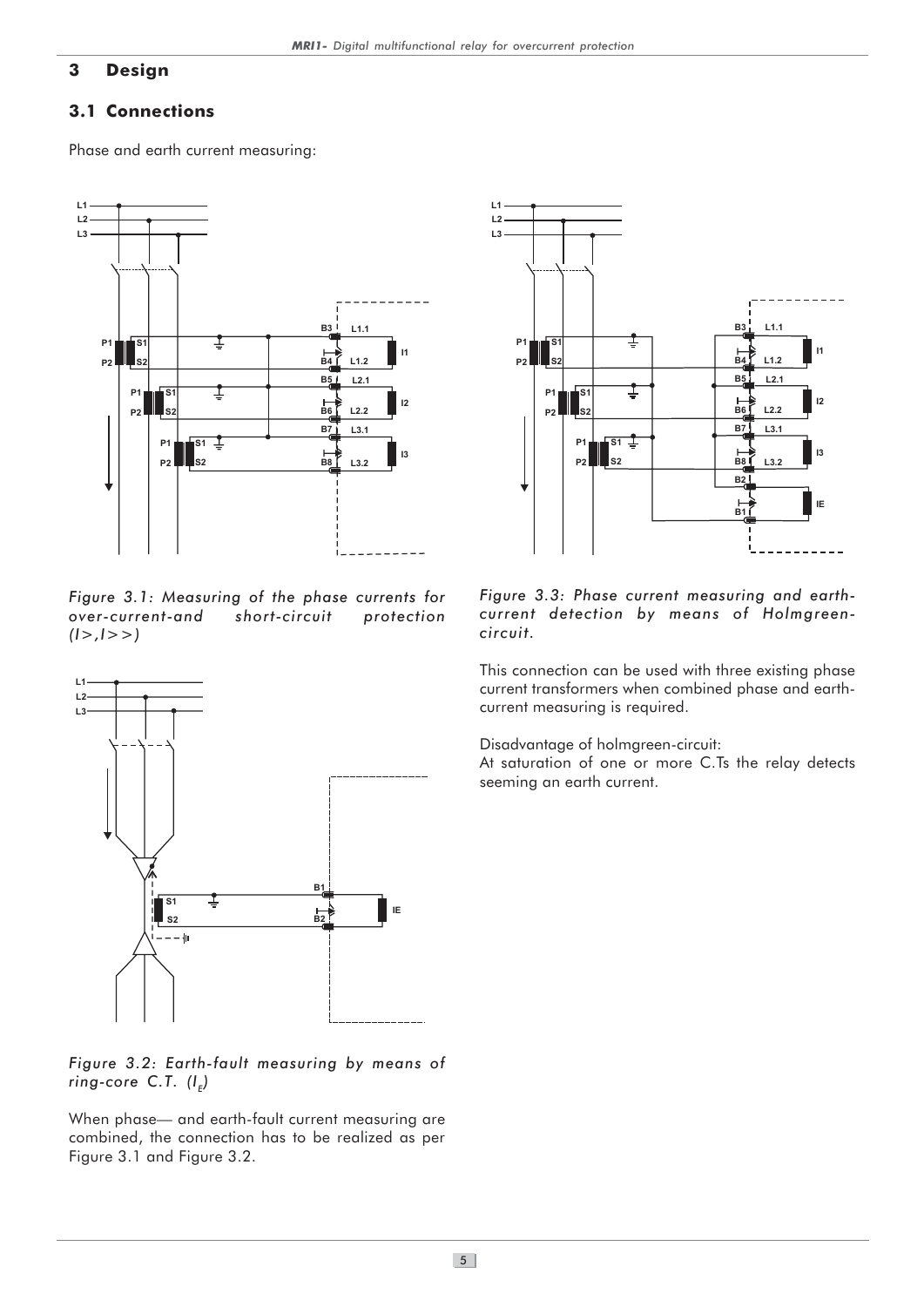#### Voltage measuring for the directional detection:



Figure 3.4: Measuring of the phase voltages for the directional detection at overcurrent, shortcircuit or earth-fault protection ( $I$ >,  $I$ >>,  $I_{\epsilon}$ ) and  $I_{E>>}$ ).

For details on the connection of ER-unit type c.t.s, see para 4.5.



Figure 3.5: Voltage transformer in V-connection for the directional detection at overcurrent and short-circuit protection.

The V-connection can not be applied at earth fault directional feature.

#### 3.1.1 Analog input circuits

The protection unit receives the analog input signals of the phase currents IL1 (B3-B4), IL2 (B5-B6), IL3 B7-B8) and the current IE (B1-B2), phase voltages U1 (A3), U2 (A5), U3 (A7) with A2 as star point, each via separate input transformers.

The constantly detected current measuring values are galvanically decoupled, filtered and finally fed to the analog/digital converter.

For the unit type with earthfault directional features (ER relay type) the residual voltage  $\mathsf{U}_{_\mathsf{E}}$  in the secondary circuit of the voltage transformers is internally formed.

In case no directional feature for the phase current path is necessary the residual voltage from the open delta winding can directly be connected to A3 and A2.

See Chapter 4.5 for voltage transformer connections on isolated/compensated systems.

#### 3.1.2 Output relays of MRI1-relays

The MRI1-relays have five output relays maximum. One output relay with two change-over contacts is employed for tripping, the other relays each with one change-over contact for alarm.

All trip and alarm relays are working current relays, the relay for self supervision is an idle current relay.

The available output relays can be assigned to different protection function (please refer article 5.2.23)

#### 3.1.3 Blocking input

The blocking functions adjusted before will be blocked if an auxiliary voltage is connected to (terminals) D8/ E8. (See chapter 5.2.23)

#### 3.1.4 External reset input

Please refer to chapter 5.5.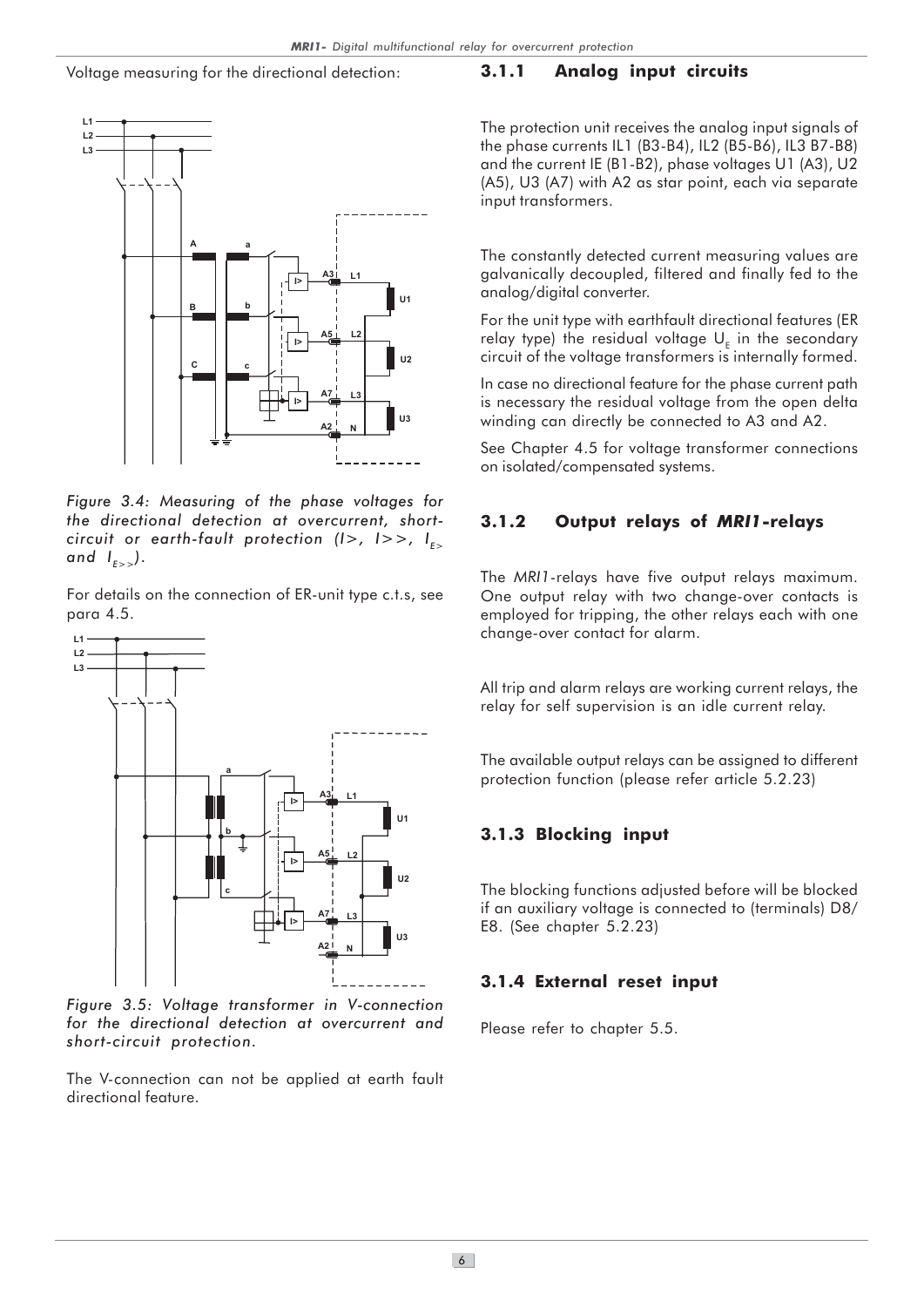#### 3.2 Relay output contacts



#### Contacts at:

- $\bullet$ MRI1-I
- $\bullet$ MRI1-IR
- $\bullet$ MRI1-IE
- $\bullet$ MRI1-E
- $\bullet$ MRI1-S
- $\bullet$ MRI1-SR
- $\bullet$ MRI1-ISR
- $\bullet$ MRI1-IRSR
- $\bullet$ MRI1-ER
- $\bullet$ MRI1-IER
- $\bullet$ MRI1-IRER
- $\bullet$ MRI1-ER

To prevent that the C.B. trip coil circuit is interrupted by the MRI1 first, i.e. before interruption by the C.B. auxiliary contact, a dwell time is fixed.

This setting ensures that the MRI1 remains in self holding for 200ms after the fault current is interrupted.

Figure 3.6: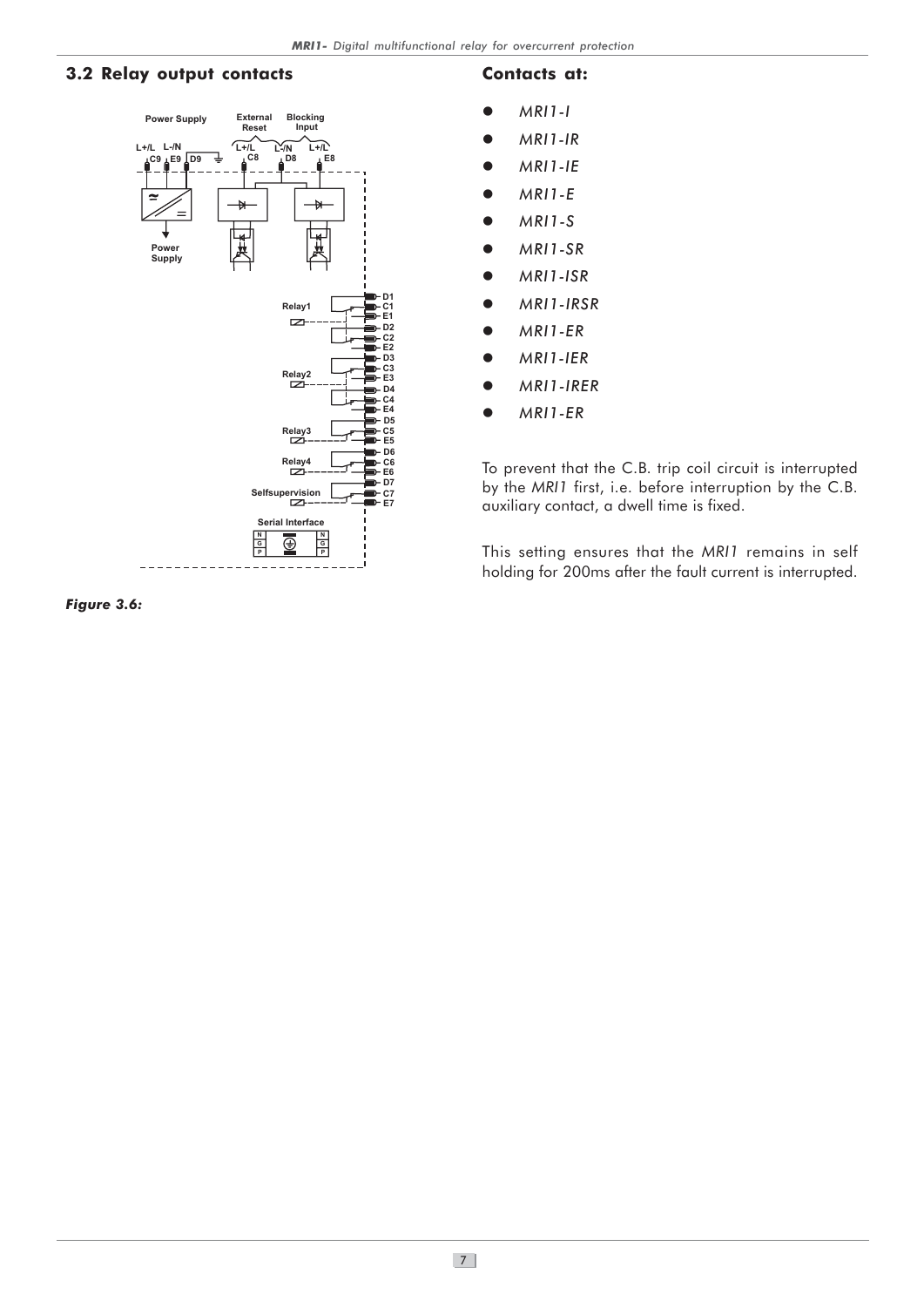### 3.2.1 Parameter settings

| Relay-type MRI1-              | $\mathbf{I}$       | ΙE           | <b>IRE</b>   | IR           | <b>IER</b>   | <b>IRER</b>  | ER           | $\mathsf E$  | <b>ISR</b>   | <b>IRSR</b>  | <b>SR</b>    |
|-------------------------------|--------------------|--------------|--------------|--------------|--------------|--------------|--------------|--------------|--------------|--------------|--------------|
| $\vert$                       | $\mathsf{X}$       | $\mathsf X$  | $\mathsf{X}$ | $\mathsf{X}$ | $\mathsf{X}$ | $\mathsf{X}$ |              |              | $\mathsf{X}$ | X            |              |
| $CHAR$ $\vert$ $>$            | $\mathsf{X}$       | X            | $\mathsf{X}$ | $\mathsf{X}$ | X            | $\mathsf{X}$ |              |              | Χ            | $\mathsf{X}$ |              |
| $t_{1>}$                      | X                  | X            | X            | X            | X            | X            |              |              | X            | X            |              |
| $0s / 60s$ <sup>1</sup> )     | $\mathsf{X}% _{0}$ | X            | X            | X            | X            | X            |              |              | X            | X            |              |
| >>                            | X                  | X            | $\mathsf{X}$ | X            | $\mathsf{X}$ | X            |              |              | $\mathsf{X}$ | X            |              |
| $t_{\rm l>>}$                 | $\mathsf{X}% _{0}$ | X            | X            | $\mathsf X$  | X            | $\mathsf{X}$ |              |              | $\mathsf X$  | $\mathsf{X}$ |              |
| <b>RCA</b>                    |                    |              | X            | $\mathsf X$  |              | $\mathsf{X}$ |              |              |              | X            |              |
| $1:1/3$ pha / e-n             |                    |              |              |              | X            | X            | X            |              |              |              |              |
| $\mathsf{U}_{\mathsf{E}}$     |                    |              |              |              | X            | X            | X            |              |              |              |              |
| $\big _{E> }$                 |                    | $\mathsf X$  | $\mathsf{X}$ |              | $\mathsf{X}$ | $\mathsf{X}$ | $\mathsf{X}$ | $\mathsf{X}$ | $\mathsf{X}$ | $\mathsf{X}$ | X            |
| WARN /TRIP                    |                    | X            | $\mathsf{X}$ |              | X            | $\mathsf{X}$ | X            | X            | X            | $\mathsf{X}$ | X            |
| CHAR $I_{E}$                  |                    | $\mathsf{X}$ | $\mathsf{X}$ |              |              |              |              | $\mathsf X$  | X            | X            | $\mathsf{X}$ |
| $\mathsf{t}_{\mathsf{IE}}$    |                    | X            | X            |              | X            | X            | $\mathsf{X}$ | X            | X            | X            | X            |
| $0s / 60 s^{2}$               |                    | $\mathsf X$  | $\mathsf{X}$ |              |              |              |              | $\mathsf X$  | $\mathsf{X}$ | $\mathsf{X}$ | $\mathsf{X}$ |
| $I_{E>>}$                     |                    | $\mathsf X$  | $\mathsf{X}$ |              | $\mathsf{X}$ | $\mathsf{X}$ | $\mathsf{X}$ | $\mathsf{X}$ | X            | X            | X            |
| $t_{\underline{\text{IE}}>2}$ |                    | X            | $\mathsf X$  |              | X            | X            | $\mathsf{X}$ | X            | X            | X            | X            |
| SIN/COS                       |                    |              |              |              | X            | X            | $\mathsf{X}$ |              |              |              |              |
| SOLI/RESI                     |                    |              |              |              |              |              |              |              | $\mathsf{X}$ | X            | X            |
| <b>CBFP</b>                   | $\mathsf{X}$       | $\mathsf{X}$ | $\mathsf{X}$ | $\mathsf{X}$ | $\mathsf{X}$ | $\mathsf{X}$ | $\mathsf{X}$ | $\sf X$      | $\mathsf{X}$ | $\mathsf{X}$ | $\mathsf{X}$ |
| 50/60 Hz                      | X                  | X            | X            | $\mathsf{X}$ | X            | X            | $\mathsf{X}$ | X            | X            | $\mathsf{X}$ | X            |
| FLSH/NOFL                     | X                  | X            | X            | X            | X            | X            | X            | X            | X            | X            | X            |
| RS485 / Slaveaddress          | X                  | X            | X            | X            | X            | X            | X            | X            | X            | X            | X            |

Table 3.1: Parameters of the different relay types.

1) Reset setting for inverse time characteristics in phase current path

2) Reset setting for inverse time characteristics in earth current path

### Additional parameters:

| Relay-type MRI1-                   |              | ΙE           | <b>IRE</b> | IR                | ier          | <b>IRER</b> | ER           | ISR               | <b>IRSR</b>       | <b>SR</b>    |
|------------------------------------|--------------|--------------|------------|-------------------|--------------|-------------|--------------|-------------------|-------------------|--------------|
| Blocking mode                      | $\checkmark$ | $\mathbf{v}$ | Χ          | $\checkmark$<br>∧ | $\checkmark$ | Χ           | $\checkmark$ | $\checkmark$<br>∧ | $\checkmark$<br>∧ | $\checkmark$ |
| Assignment of the<br>output relays | v            |              | Χ          | $\checkmark$<br>∧ | $\checkmark$ | Χ           | $\checkmark$ | $\checkmark$      | $\checkmark$<br>∧ |              |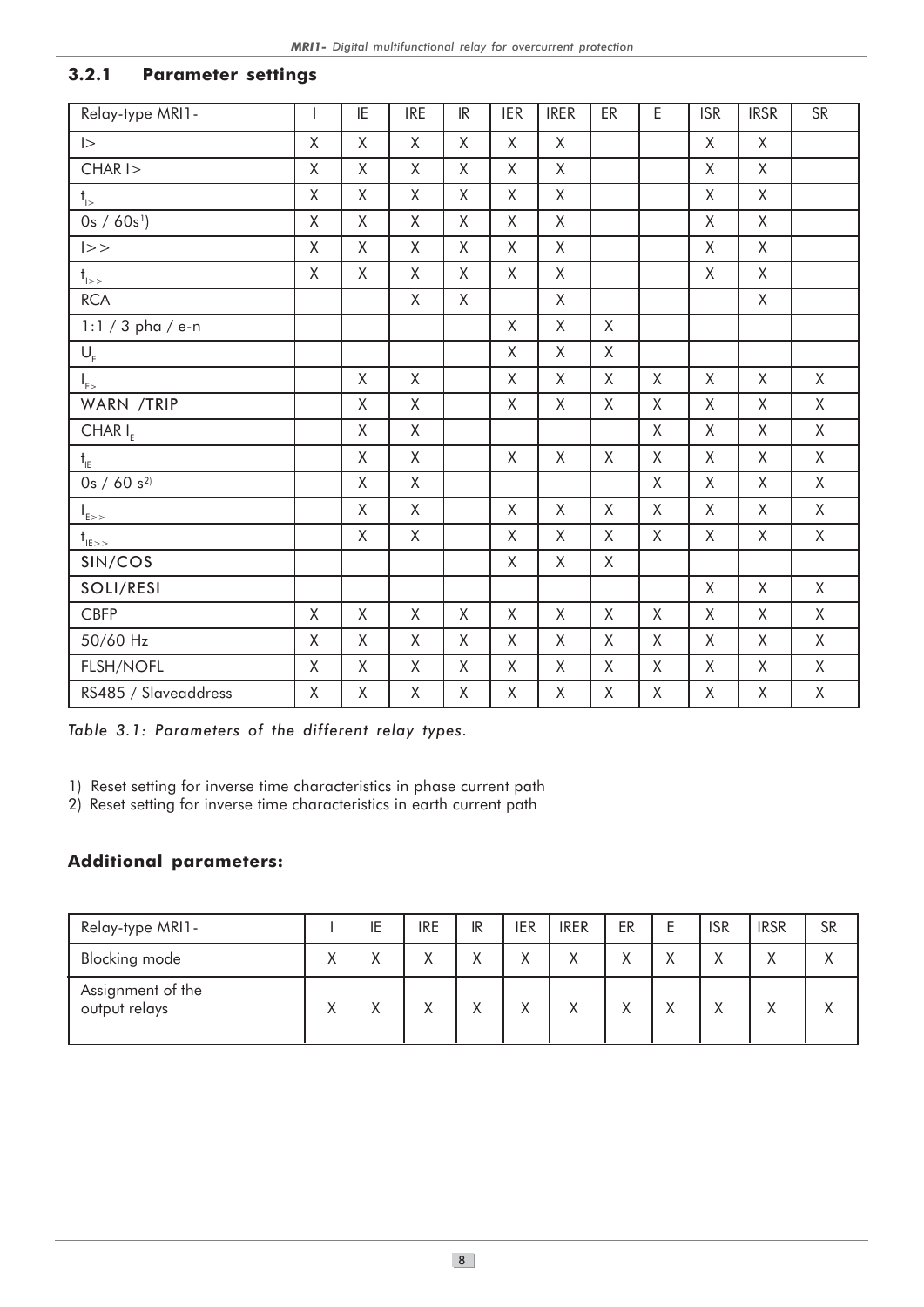

Figure 3.7: Front panel MRI1-I Figure 3.9 Front panel MRI1-IR







Figure 3.8: Front panel MRI1-E Figure 3.10: Front panel MRI1-ER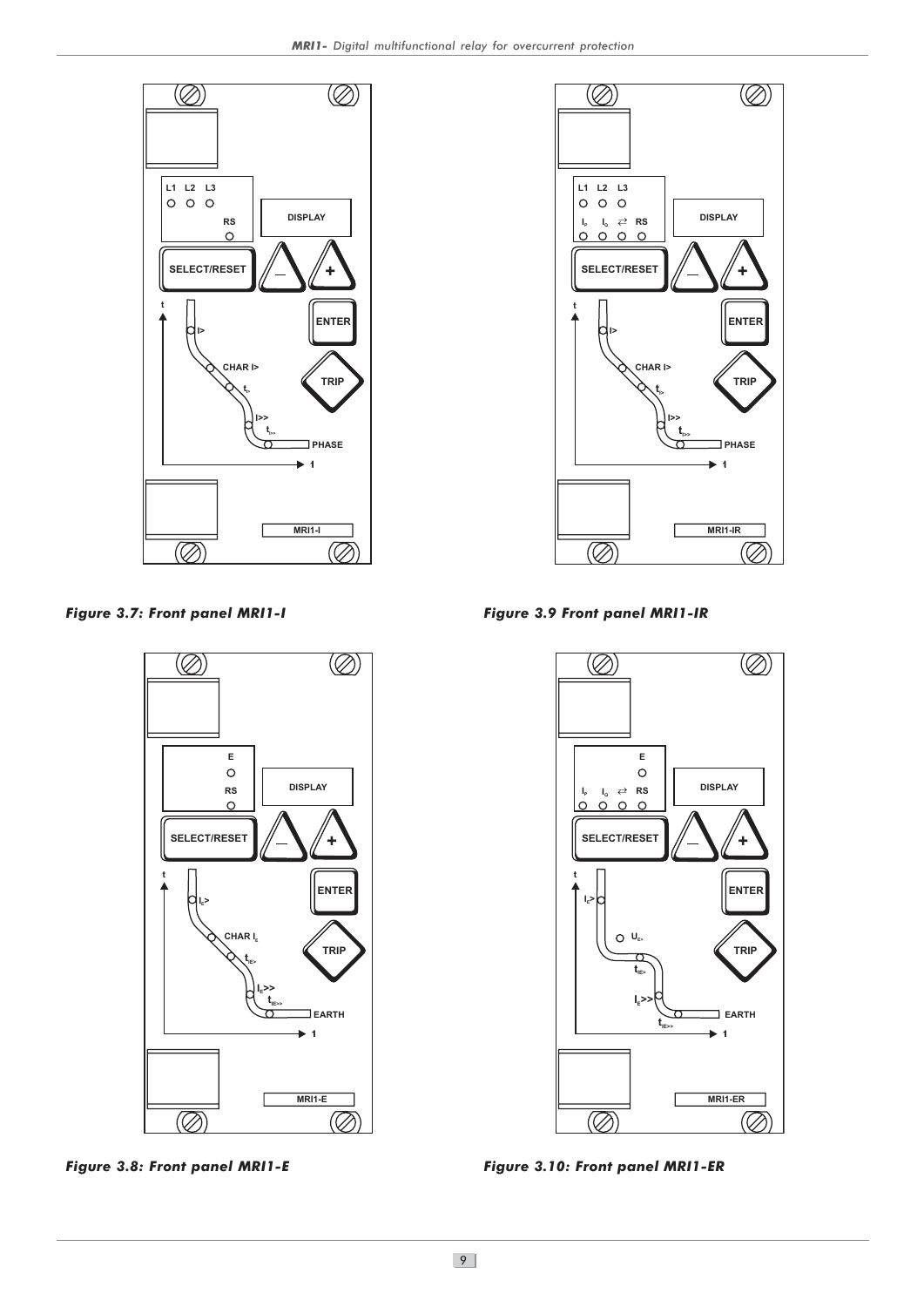### (Ø)  $(\oslash)$ **E**  $\Omega$ **DISPLAY**  $I_p$   $I_q \neq RS$  $\circ$   $\circ$   $\circ$  $\circ$ **SELECT/RESET + t ENTER IE> CHAR IE TRIP**  $\mathbf{t}_{\text{\tiny{IB}}}$ **IE>> tIE>> EARTH I MRI1-SR** Ø (7)

Figure 3.11: Front panel MRI1-SR

### 3.3 LEDs

The LEDs left from the display are partially bi-colored, the green indicating measuring, and the red fault indication.

MRI1 with directional addition have a LED (green- and red arrow) for the directional display. At pickup/trip and parameter setting the green LED lights up to indicate the forward direction, the red LED indicates the reverse direction.

The LED marked with letters RS lights up during setting of the slave address of the device for serial data communication.

The LEDs arranged at the characteristic points on the setting curves support the comfortable setting menu selection. In accordance with the display 5 LEDs for phase fault overcurrent relay and 5 LEDs for earthfault relay indicate the corresponding menu point selected.



Figure 3.12: Front panel MRI1-IRER and MRI1-IER



Figure 3.13: Front panel MRI1-IRSR; MRI1-IRE and MRI1-ISR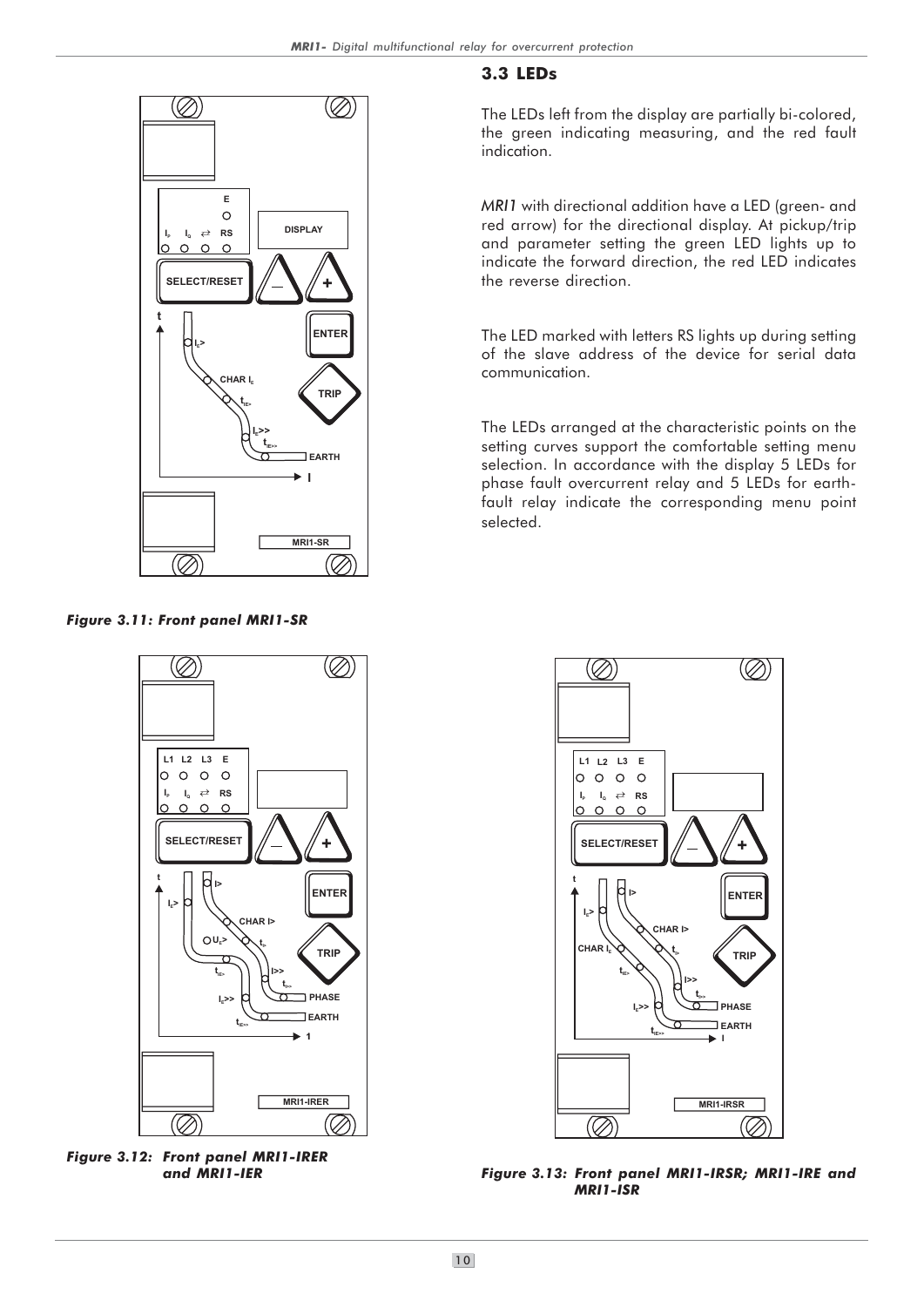#### 4 Working principle

#### 4.1 Analog circuits

The incoming currents from the main current transformers on the protected object are converted to voltage signals in proportion to the currents via the input transformers and burden. The noise signals caused by inductive and capacitive coupling are supressed by an analog R-C filter circuit.

The analog voltage signals are fed to the A/Dconverter of the microprocessor and transformed to digital signals through Sample- and Hold-circuits. The analog signals are sampled at 50 Hz (60 Hz) with a sampling frequency of 800 Hz (960 Hz), namely, a sampling rate of 1.25 ms (1.04 ms) for every measuring quantity. (16 scans per periode).



Figure 4.1: Block diagram

#### 4.2 Digital circuits

The essential part of the MRI1 relay is a powerful microcontroller. All of the operations, from the analog digital conversion to the relay trip decision, are carried out by the microcontroller digitally. The relay program is located in an EPROM (Electrically-Programmable-Read-Only-Memory). With this program the CPU of the microcontroller calculates the three phase currents and ground current in order to detect a possible fault situation in the protected object.

For the calculation of the current value an efficient digital filter based on the Fourier Transformation (DFFT -Discrete Fast Fourier Transformation) is applied to suppress high frequency harmonics and DC-

components caused by fault-induced transients or other system disturbances.

The calculated actual current values are compared with the relay settings. If a phase current exceeds the pickup value, an alarm is given and after the set trip delay has elapsed, the corresponding trip relay is activated.

The relay setting values for all parameters are stored in a parameter memory (EEPROM - Electrically Erasable Programmable Read-only Memory), so that the actual relay settings cannot be lost, even if the power supply is interrupted.

The microprocessor is supervised by a built-in "watchdog" timer. In case of a failure the watchdog timer resets the microprocessor and gives an alarm signal, via the output relay "self supervision".

#### 4.3 Directional feature

A built-in directional element in MRI1 is available for application to doubly infeeded lines or to ring networks.

The measuring principle for determining the direction is based on phase angle measurement and therefore also on coincidence time measurement between current and voltage. Since the necessary phase voltage for determining the direction is frequently not available in the event of a fault, whichever line-to-line voltage follows the faulty phase by 90° is used as the reference voltage for the phase current. The characteristic angle at which the greatest measuring sensitivity is achieved can be set to precede the reference voltage in the range from 15° to 83°.



Figure 4.2: Relay characteristic angle

The TRIP region of the directional element is determined by rotating the phasor on the maximum sensitivity angle for  $\pm$  90°, so that a reliable direction decision can be achieved in all faulty cases.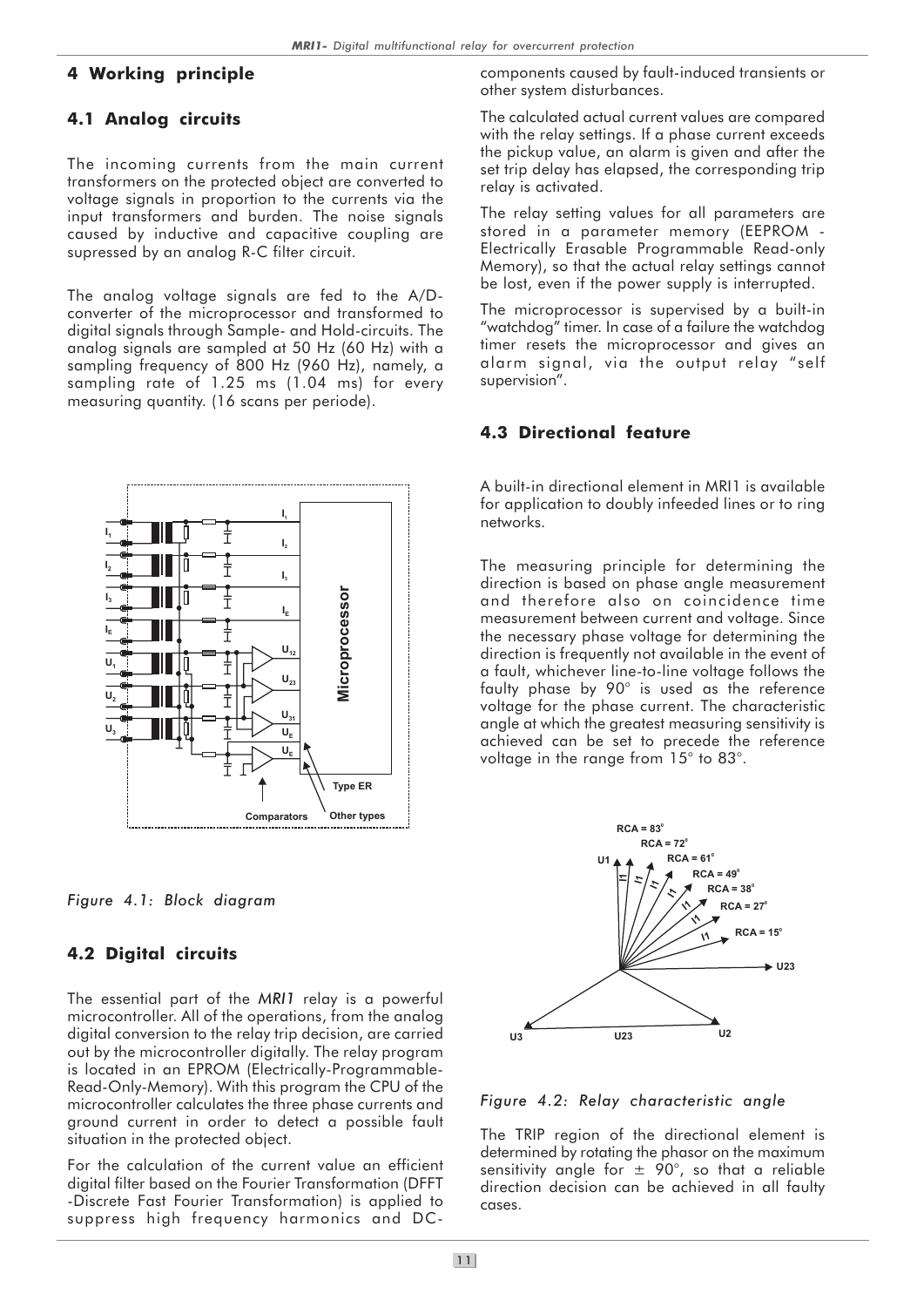

If line impedance and internal resistance of the generator is only ohmic:



If line impedance and internal resistance of the generator is only inductive:



The maximum sensitivity angle corresponds to the R/L component.



#### Figure 4.3: TRIP/NO-TRIP region for directional in element MRI1 (directional measuring in phase 1)

By means of accurate hardware design and by using an efficient directional algorithm a high sensitivity for the voltage sensing circuit and a high accuracy for phase angle measurement are achieved so that a correct directional decision can be made even by close threephase faults.

As an addition, to avoid maloperations due to disturbances, at least 2 periods (40 ms at 50 Hz) are evaluated.

For the MRI1-overcurrent relays with directional feature different time delays or time multipliers can be set for forward and backward faults (ref. to chapter 5.2.4 and 5.2.7).

If the trip delay for backward faults is set longer than the one for forward faults, the protective relay works as a "backup"-relay for the other lines on the same busbar. This means that the relay can clear a fault in the backward direction with a longer time delay in case of refusal of the relay or the circuit breaker on the faulted line.

If the trip delay for backward faults is set out of range (on the display "EXIT"), the relay will not trip in case of backward faults.

If the trip delays for both forward and backward faults are set with the same set value, the relay will trip with the same time delay in both cases; without direction detection.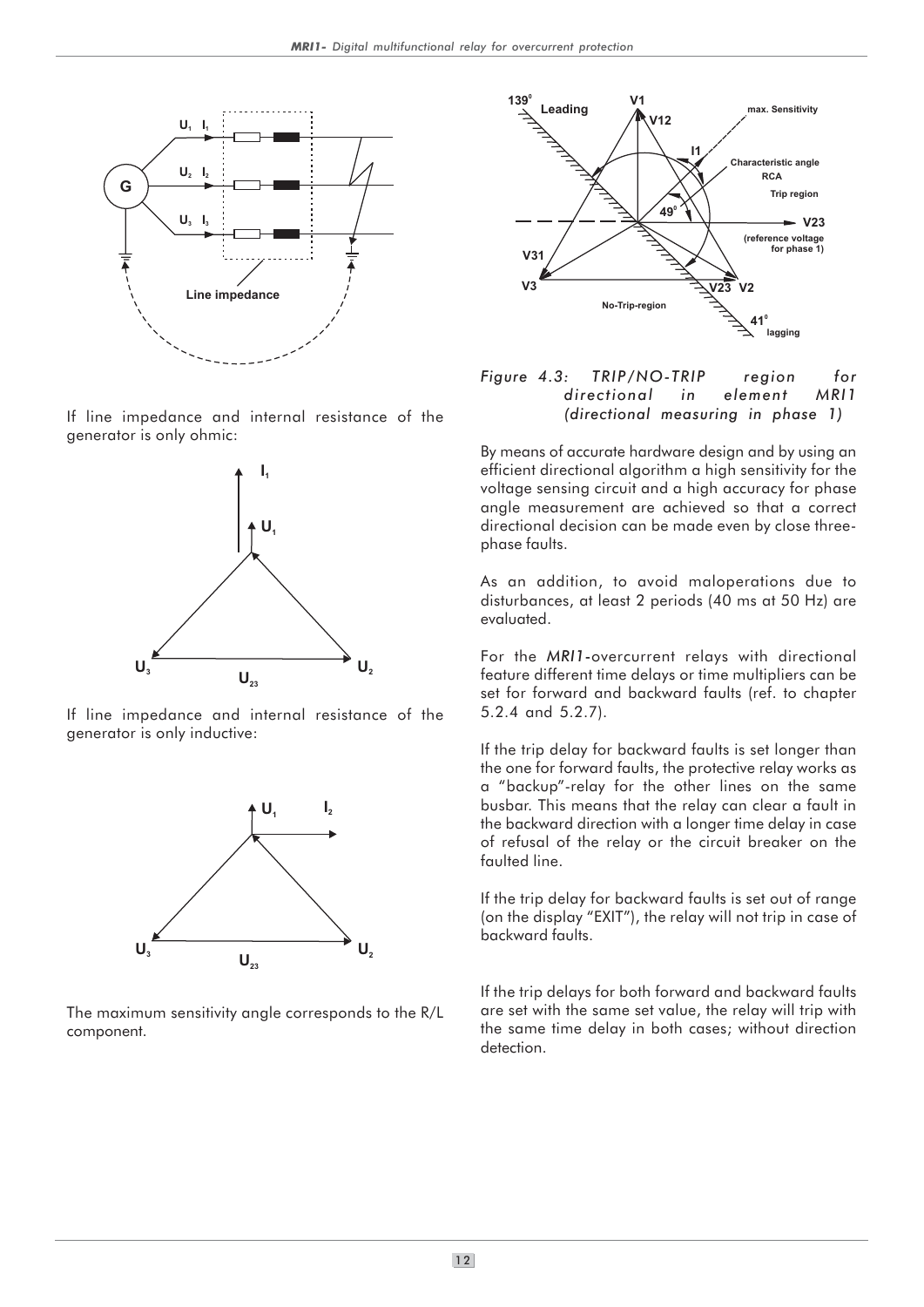### 4.4 Earth fault protection

#### 4.4.1 Generator stator earth fault protection

With the generator neutral point earthed as shown in figure 4.4 the MRI1 picks up only to phase earth faults between the generator and the location of the current transformers supplying the relay.

Earth faults beyond the current transformers, i.e. on the consumer or line side, will not be detected.



Figure 4.4: Generator stator earth fault protetion

# 4.4.2 System earth fault protection

With the generator neutral point earthed as shown in figure 4.5, the MRI1 picks up only to earth faults in the power system connected to the generator. It does not pick up to earth faults on the generator terminals or in generator stator.



Figure 4.5: System earth fault protection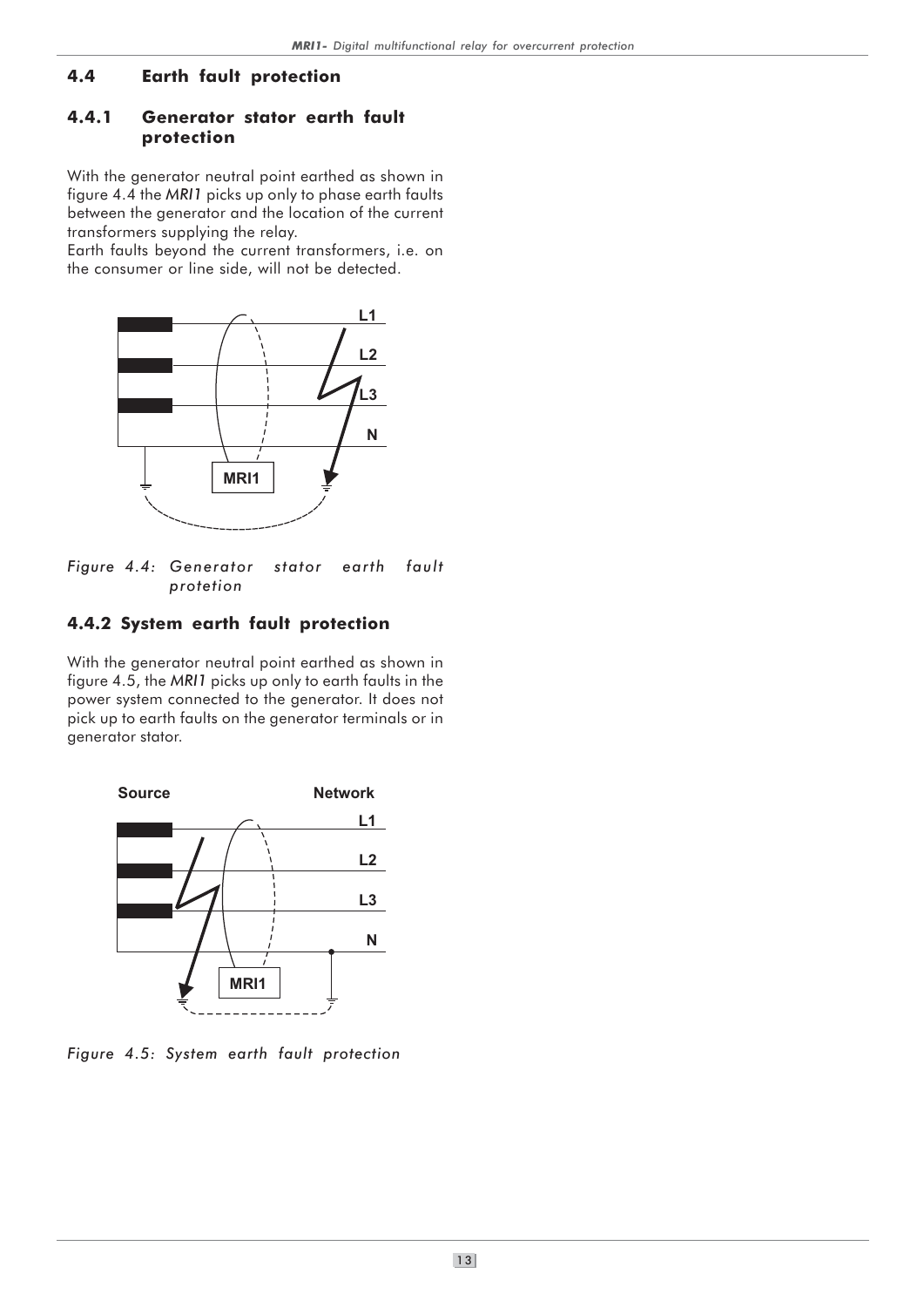### 4.5 Earth-fault directional feature (ER relay type)

A built-in earth-fault directional element is available for applications to power networks with isolated or with arc suppressing coil compensated neutral point.

For earth-fault direction detection it is mainly the question to evaluate the power flow direction in zero sequence system. Both the residual voltage and neutral (residual) current on the protected line are evaluated to ensure a correct direction decision.

In isolated or compensated systems, measurement of reactive or active power is decisive for earth-fault detection. It is therefore necessary to set the ER-relay type to measure according to sin φ or cos φ methods, depending on the neutral-point connection method.

The residual voltage  $\mathsf{U}_\mathsf{E}$  required for determining earth fault direction can be measured in three different ways, depending on the voltage transformer connections. (refer to Table 4.1:)

Total current can be measured by connecting the unit either to a ring core C.T. or to current transformers in a Holmgreen circuit. However, maximum sensitivity is achieved if the MRl1 protective device is connected to a ring core C. T. (see Figure 3.2).

The pick-up values IE> and IE>> (active or reactive current component for cos  $\varphi$  or sin  $\varphi$ method) for ER- relay types can be adjusted from 0.01 to 0.45 x  $I_{N}$ .

| Adjustment<br>possibility | Application                                                                                                         | Voltage transformer<br>connections<br>earth fault                                                                  | Measurd<br>voltage at<br>residual<br>voltage | Correction<br>factor for |
|---------------------------|---------------------------------------------------------------------------------------------------------------------|--------------------------------------------------------------------------------------------------------------------|----------------------------------------------|--------------------------|
| "3pha"                    | 3-phase voltage<br>transformer connected<br>to terminals A3, A5,<br>A7, A2<br>$(MRI1-IRER;$<br>MRI1-IER;<br>MRI1-ER | MRI1-ER<br>3pha<br>A3<br>$\mathbf{a}$<br>A5<br>b<br><b>A7</b><br>c<br>A2                                           | $\sqrt{3} \times U_{N} = 3 \times U_{1N}$    | $K = 1 / 3$              |
| $n$ e-n"                  | e-n winding<br>connected to<br>terminals A3, A2<br>$(MRI1-IER;$<br>MRI1-ER                                          | MRI1-ER<br>e-n<br>A <sub>3</sub><br>е<br>$A5$ <sup><math>\overline{\phantom{a}}</math></sup><br>A7<br>A2<br>n<br>± | $U_{N} = \sqrt{3} \times U_{1N}$             | $K = 1 / \sqrt{3}$       |
| n! : 1''                  | Neutral-point voltage<br>(= residual voltage)<br>terminals A3, A2<br>$(MRI1-IER;$<br>MRI1-ER                        | MRI1-ER<br>1:1<br>А5 <u>і</u><br>$A7_4$<br>$A2$ !                                                                  | $U_{1N} = U_{NE}$                            | $K = 1$                  |

Table 4.1: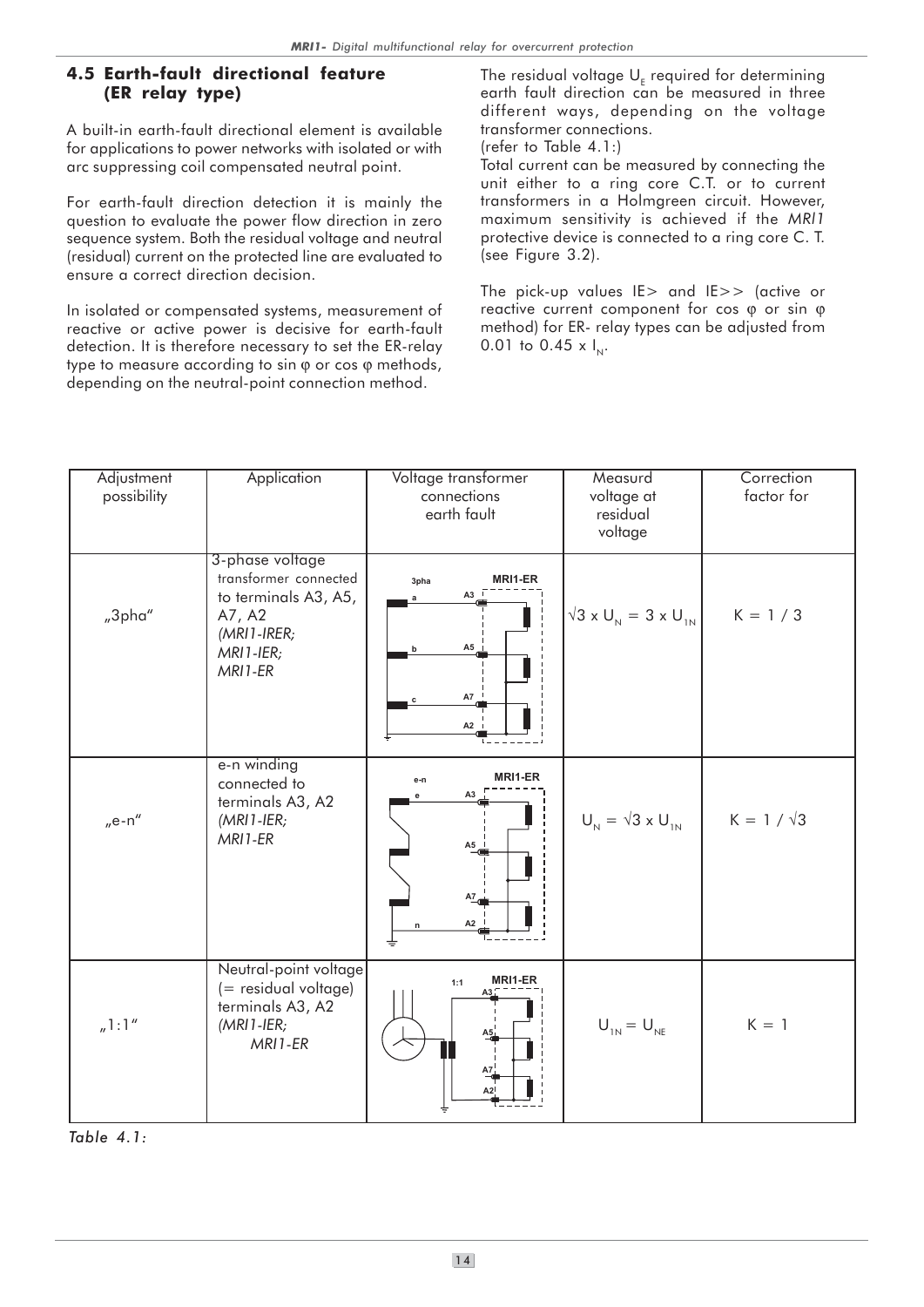

Figure 4.6: Phase position between the residual voltage and zero sequence current for faulted and non-faulted lines in case of isolated systems (sin ϕ)

- U<sub>E</sub> residual voltage
- I E zero sequence current
- I capacitive component of zero sequence
- current

 $\mathsf{I}_\mathsf{w}$  -  $\;$  resistive component of zero sequence current

By calculating the reactive current component (sin φ

adjustment) and then comparing the phase angle in relation to the residual voltage  $\mathsf{U}_{\mathsf{E}^{\prime}}$  the ER-relay type determines whether the line to be protected is earthfaulted.

On non-earth-faulted lines, the capacitive component Ic(a) of the total current precedes the residual voltage by an angle of 90°. In case of a faulty line the capacity current IC(b) lags behind the residual voltage at 90°.





- U<sub>E</sub> residual voltage
- I E zero sequence current
- I L inductive component of zero sequence current (caused by Petersen coil)

I capacitive component of zero sequence current  $I_{\rm w}$  - resistive component of zero sequence current In compensated mains the earthfault direction cannot be determined from the reactive current components because the reactive part of the earth current depends upon the compensation level of the mains. The ohmic component of the total current (calculated by cos ϕ adjustment) is used in order to determine the direction.

The resistive component in the non-faulted line is in phase with the residual voltage, while the resistive component in the faulted line is opposite in phase with the residual voltage.

By means of an efficient digital filter harmonics and fault transients in the fault current are suppressed. Thus, the uneven harmonics which, for instance, are caused an electric arc fault, do not impair the protective function.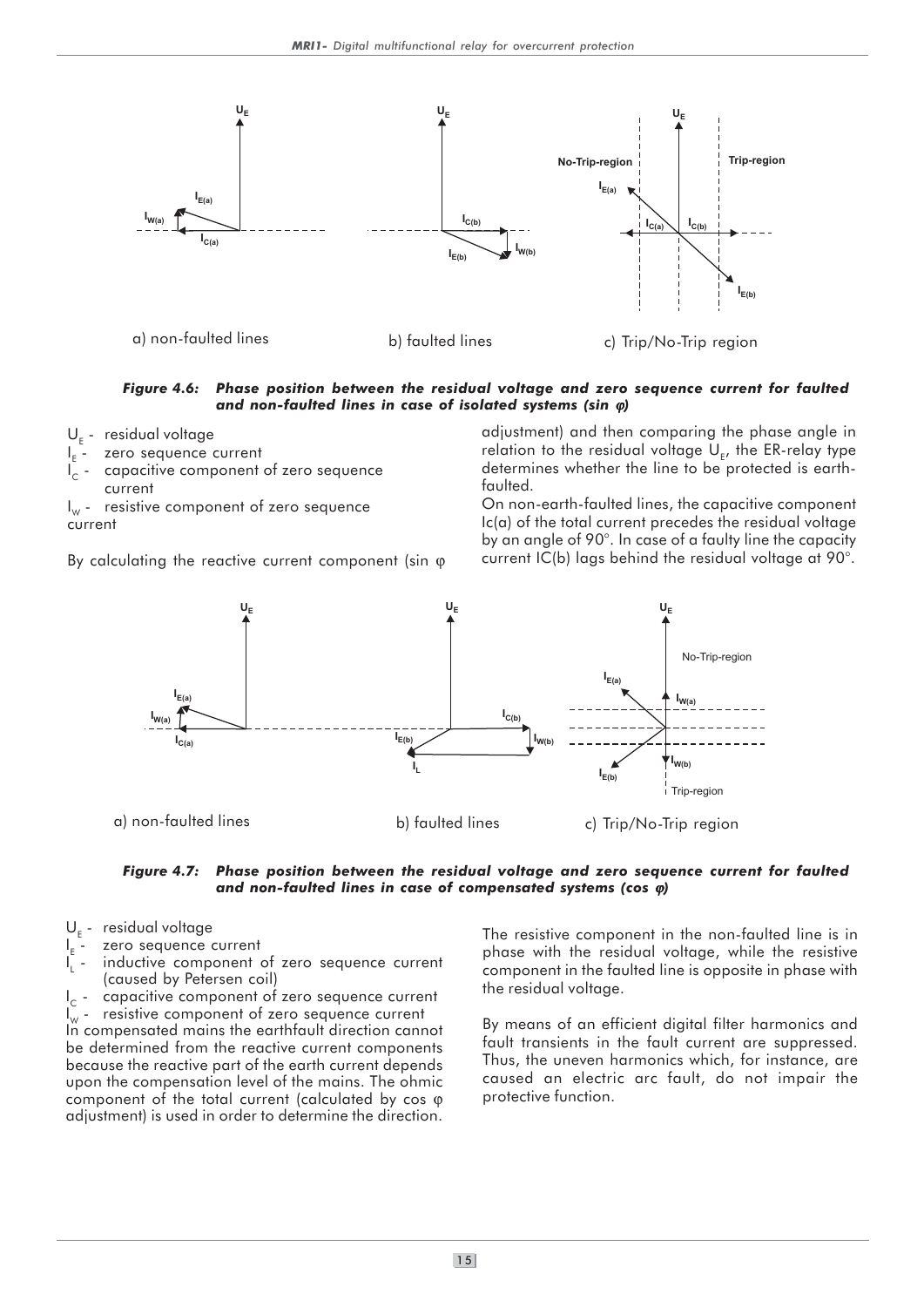#### 4.6 Determining earth short-circuit fault direction

The SR-relay type is used in solidly-earthed or resistance-earthed systems for determining earth shortcircuit fault direction. The measuring principle for determining the direction is based on phase angle measurement and therefore also on the coincidencetime measurement between earth current and zero sequence voltage.

The zero sequence voltage  $U_0$  required for determining the earth short-circuit fault direction is generated internally in the secondary circuit of the voltage transformers.

With SR/ISR-relay types the zero sequence voltage  $U_0$ can be measured directly at the open delta winding (en). Connection A3/A2.

Most faults in a characteristic angle are predominantly inductive in character. The characteristic angle between current and voltage at which the greatest measuring sensitivity is achieved has therefore been selected to precede zero sequence voltage  $U_0$  by 110°.



Figure 4.8: Characteristic angle in solidly earthed-systems (SOLI)

Most faults in a resistance-earthed system are predominantly ohmic in character, with a small inductive part. The characteristic angle for these types of system has therefore been set at  $+170^\circ$  in relation to the zero sequence voltage  $U_0$  (see Figure 4.9).



#### Figure 4.9:Characteristic angle in resistance earthed systems (RESI)

The pickup range of the directional element is set by turning the current indicator at the characteristic angle through  $+90^\circ$ , to ensure reliable determination of the direction.

#### 4.7 Demand imposed on the main current transformers

The current transformers have to be rated in such a way, that a saturation should not occur within the following operating current ranges:

Independent time overcurrent function:  $K1 = 2$ Inverse time overcurrent function:  $K1 = 20$ High-set function: K1 = 1.2 - 1.5

 $K1 =$  Current factor related to set value

Moreover, the current transformers have to be rated according to the maximum expected short circuit current in the network or in the protected objects. The low power consumption in the current circuit of MRI1, namely <0.2 VA, has a positive effect on the selection of current transformers. It implies that, if an electromechanical relay is replaced by MRI1, a high accuracy limit factor is automatically obtained by using the same current transformer.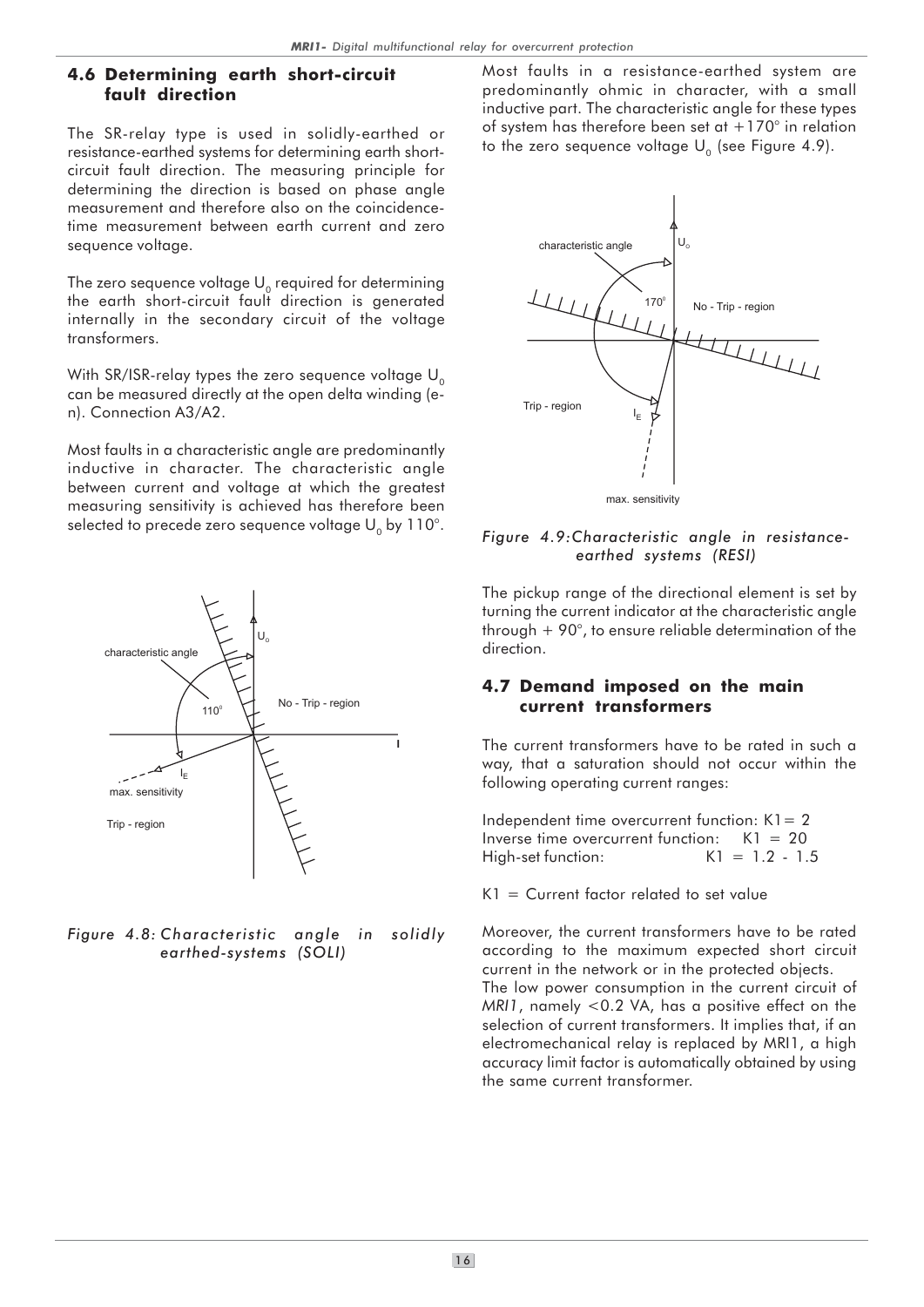# 5 Operation and setting

# 5.1 Display

| Function                                                                                                                                               | Display shows                                                                                    | Pressed push button                                                                                                                                                | Corresponding LED                                                                                                                                                              |
|--------------------------------------------------------------------------------------------------------------------------------------------------------|--------------------------------------------------------------------------------------------------|--------------------------------------------------------------------------------------------------------------------------------------------------------------------|--------------------------------------------------------------------------------------------------------------------------------------------------------------------------------|
| Normal operation                                                                                                                                       | <b>CSE</b>                                                                                       |                                                                                                                                                                    |                                                                                                                                                                                |
| Measured operating values                                                                                                                              | Actual measured values,<br>(related to $I_{N}$ ; $U_{F}^{11}$ )<br>(XR-type related to % $I_N$ ) | <select reset=""><br/>one time for each</select>                                                                                                                   | $\overline{L1, L2, L3}$ , E, U <sub>FS</sub> , I <sub>FS</sub>                                                                                                                 |
| Measuring range overflow                                                                                                                               | max.                                                                                             | <select reset=""></select>                                                                                                                                         | L1, L2, L3, E                                                                                                                                                                  |
| Setting values:<br>phase (I>; CHAR I>; $t_{1>}$ ; I>>; $t_{1>}$ )<br>earth $(I_{F}$ ; CHAR $I_{F}$ ; $I_{F}$ ; $I_{F}$ ; $I_{F}$ ; $I_{F}$ ; $U_{F}$ ) | Current settings<br>Trip delay<br>Characteristics                                                | <select reset=""><br/>one time for each<br/>parameter</select>                                                                                                     | $ $ >; CHAR $ $ >; $ $ ) =;<br>$ >>; t_{\text{loss}}$ ; LED $\rightarrow\leftarrow$<br>$I_{E>}$ ;CHAR $I_{E}$ ; $I_{E>}$ ; $I_{E>>}$ ;<br>$t_{\text{IF>>}}$ ; $U_{\text{E>>}}$ |
| Reset setting (only available at<br>inverse time characteristics)                                                                                      | 0s / 60s                                                                                         | <select reset=""><br/><math>&lt;+&gt;&lt;-&gt;</math></select>                                                                                                     | $ >\right;$ CHAR $ >\right;$ $t_{\text{in}}$<br>$I_{E>}$ ; CHAR $I_{E>}$ ; $t_{E>}$                                                                                            |
| Relay characteristic angle for phase<br>current directional feature                                                                                    | RCA in degree (°)                                                                                | <select reset=""><br/><math>&lt;+&gt;&lt;-&gt;</math></select>                                                                                                     | LED $\mathbb{R}$ $\neg$ (green)                                                                                                                                                |
| Warning or Trip at earth fault<br>measuring (E- and ER-types)                                                                                          | <b>TRIP</b><br><b>WARN</b>                                                                       | <select reset=""><br/><math>&lt; + &gt; &lt; - &gt;</math></select>                                                                                                | $I_{E>}$                                                                                                                                                                       |
| Measured method of the residual<br>voltage U <sub>r</sub> <sup>1)</sup>                                                                                | 3 PHA ; E-N ; 1:1                                                                                | <select reset=""><br/><math>&lt; + &gt; &lt; - &gt;</math></select>                                                                                                | $U_{E>}$                                                                                                                                                                       |
| residual voltage setting                                                                                                                               | voltage in volts                                                                                 | $<$ SELECT/RESET><+><->                                                                                                                                            | $U_{E>}$                                                                                                                                                                       |
| changeover of isolated (sin $\varphi$ )<br>or compensated (cos $\varphi$ )<br>networks (for ER-type)                                                   | <b>SIN</b><br>COS                                                                                | <select reset=""><br/><math>&lt;+&gt;&lt;-&gt;</math></select>                                                                                                     |                                                                                                                                                                                |
| Change over of solidly/resistance<br>earthed networks (SR-type)                                                                                        | SOLI<br><b>RESI</b>                                                                              | <select reset=""><br/><math>&lt;+&gt;&lt;-&gt;</math></select>                                                                                                     |                                                                                                                                                                                |
| Circuit breaker failure protection                                                                                                                     | Present time<br>setting in Sec.                                                                  | <select reset=""></select>                                                                                                                                         |                                                                                                                                                                                |
| Nominal frequency                                                                                                                                      | $f=50 / f=60$                                                                                    | $<$ SELECT/RESET><+><->                                                                                                                                            |                                                                                                                                                                                |
| Blocking of function                                                                                                                                   | <b>EXIT</b>                                                                                      | $\lt +$ > until max. setting<br>value                                                                                                                              | LED of blocked<br>parameter                                                                                                                                                    |
| Flashing and No Flashing at LEDs                                                                                                                       | <b>FLSH/NOFL</b>                                                                                 | $<$ SELECT/RESET $>$                                                                                                                                               |                                                                                                                                                                                |
| Slave address of serial interface                                                                                                                      | $1 - 32$                                                                                         | $<$ SELECT/RESET><br>$<+><->$                                                                                                                                      | <b>RS</b>                                                                                                                                                                      |
| Recorded fault data                                                                                                                                    | Tripping currents and<br>other fault data                                                        | <select reset=""><br/>one time for each phase <math> 1&gt;</math>, <math> 2&gt;</math>, <math> _{E&gt;'} _{E&gt;&gt;'}</math>, <math>U_{E&gt;&gt;}</math></select> | L1, L2, L3, E                                                                                                                                                                  |
| Save parameter?                                                                                                                                        | SAV?                                                                                             | $<$ ENTER $>$                                                                                                                                                      |                                                                                                                                                                                |
| Save parameter!                                                                                                                                        | SAV!                                                                                             | <enter> for about 3 s</enter>                                                                                                                                      |                                                                                                                                                                                |
| Software version                                                                                                                                       | First part (e.g. D01-)<br>Sec. part (e.g. 8.00)                                                  | $<$ TRIP $>$<br>one time for each part                                                                                                                             |                                                                                                                                                                                |
| Manual trip                                                                                                                                            | <b>TRI?</b>                                                                                      | <trip> three times</trip>                                                                                                                                          |                                                                                                                                                                                |
| Inquire password                                                                                                                                       | <b>PSW?</b>                                                                                      | $\overline{\le}$ TRIP> $\le$ ENTER>                                                                                                                                |                                                                                                                                                                                |
| Relay tripped                                                                                                                                          | <b>TRIP</b>                                                                                      | $<$ TRIP $>$<br>or after fault tripping                                                                                                                            |                                                                                                                                                                                |
| Secret password input                                                                                                                                  | <b>XXXX</b>                                                                                      | $<$ SELECT/RESET><br>$<+><-><$ ENTER $>$                                                                                                                           |                                                                                                                                                                                |
| System reset                                                                                                                                           | CSE                                                                                              | <select reset=""><br/>for about 3 s</select>                                                                                                                       |                                                                                                                                                                                |

Table 5.1: possible indication messages on the display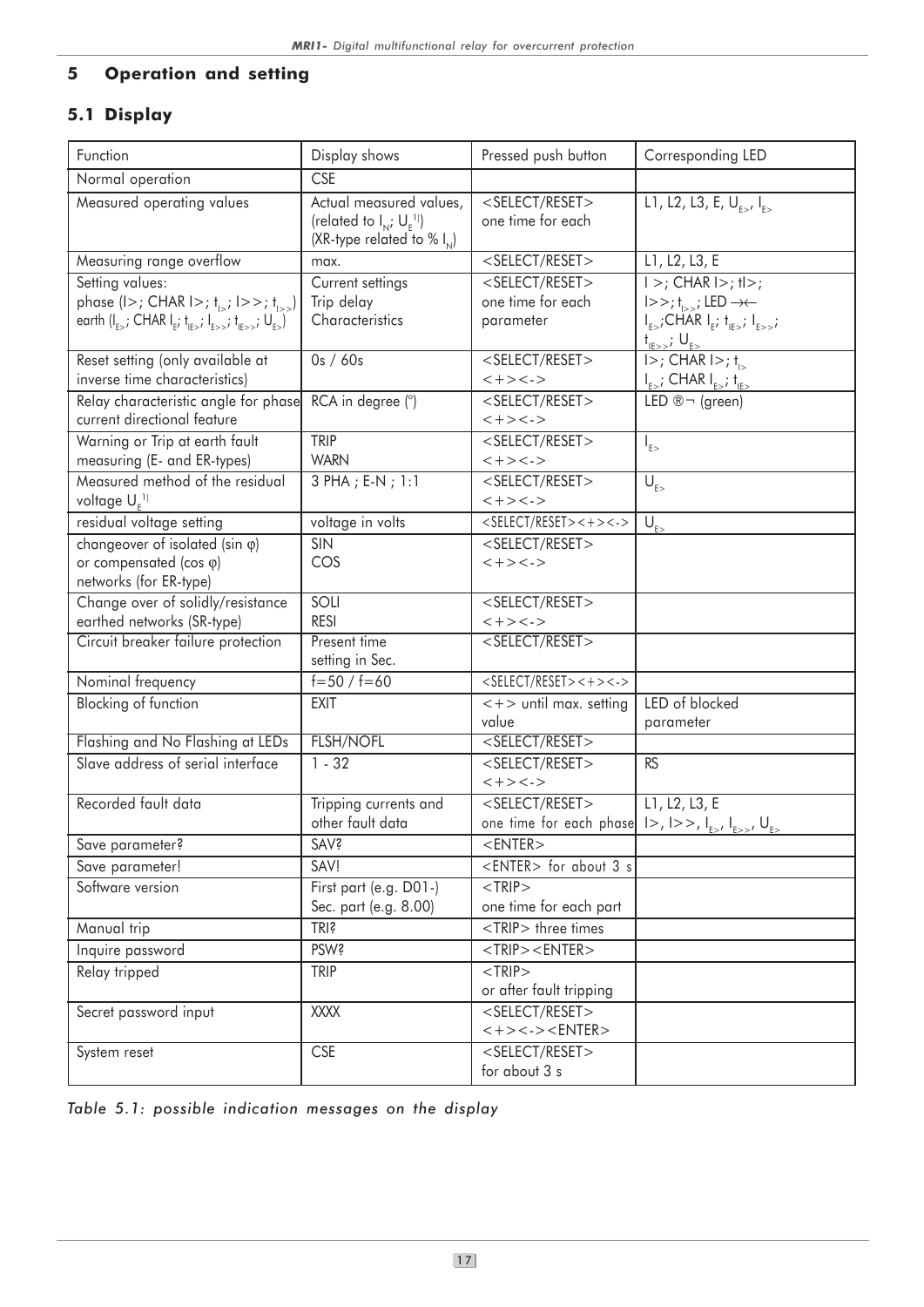#### 5.2 Setting procedure

After push button <SELECT/RESET> has been pressed, always the next measuring value is indicated. Firstly the operating measuring values are indicated and then the setting parameters. By pressing the <ENTER> push button the setting values can directly be called up and changed.

# 5.2.1 Pickup current for phase overcurrent element (I>)

The setting value for this parameter that appears on the display is related to the nominal current  $(I_{N})$  of the relay. This means: pickup current (Is) = displayed value x nominal current  $(I_{N})$ e.g. displayed value = 1.25 then,  $Is = 1.25 \times IN$ .

### 5.2.2 Time current characteristics for phase overcurrent element (CHAR  $|>$

By setting this parameter, one of the following 4 messages appears on the display:

| DEFT        | Definite Time            |
|-------------|--------------------------|
| <b>NINV</b> | Normal Inverse           |
| <b>VINV</b> | Very Inverse             |
| <b>EINV</b> | <b>Extremely Inverse</b> |

Anyone of these four characteristics can be chosen by using  $\langle + \rangle$   $\langle - \rangle$ -push buttons, and can be stored by using <ENTER>-push button.

# 5.2.3 Trip delay or time multiplier for phase overcurrent element  $(t_{1,})$

Usually, after the characteristic is changed, the time delay or the time multiplier should be changed

accordingly. In order to avoid an unsuitable arrangement of relay modes due to carelessness of the operator, the following precautions are taken:

After the characteristic setting, the setting process turns to the time delay setting automatically. The LED  $t > i$ s going to flash yellow to remind the operator to change the time delay setting accordingly. After pressing the <SELECT>-push button, the present time delay setting value is shown on the display. The new setting value can then be changed by using  $\langle + \rangle$   $\langle - \rangle$  -push buttons.

If, through a new setting, another relay characteristic other than the old one has been chosen (e.g. from DEFT to NINV), but the time delay setting has not been changed despite the warning from the flashing LED, the relay will be set to the most sensitive time setting value of the selected characteristics after five minutes warning of flashing LED tl>. The most sensitive time setting value means the fastest tripping for the selected relay characteristic. When the time delay or the time multiplier is set out of range (Text "EXIT" appears on the display), the low set element of the overcurrent relay is blocked. The "WARN"-relay will not be blocked.

For the MRI1-version with directional feature, the different trip time delays or the time multipliers can be chosen for forward and backward faults.

By setting the trip delay, the actual set value for forward faults appears on the display first and the LED under the arrows is alight green. It can be changed with push button  $\langle + \rangle$   $\langle - \rangle$  and then stored with push button <ENTER>. After that, the actual trip delay (or time multiplier) for backward faults appears on the display by pressing push button <SELECT> and the LED under the arrows is alight red.

Usually this set value should be set longer than the one for forward faults, so that the relay obtains its selectivity during forward faults. If the time delays are set equally for both forward and backward faults, the relay trips in both cases with the same time delay, namely without directional feature. If the time delay for backward faults is set out of range ("EXIT" on the display).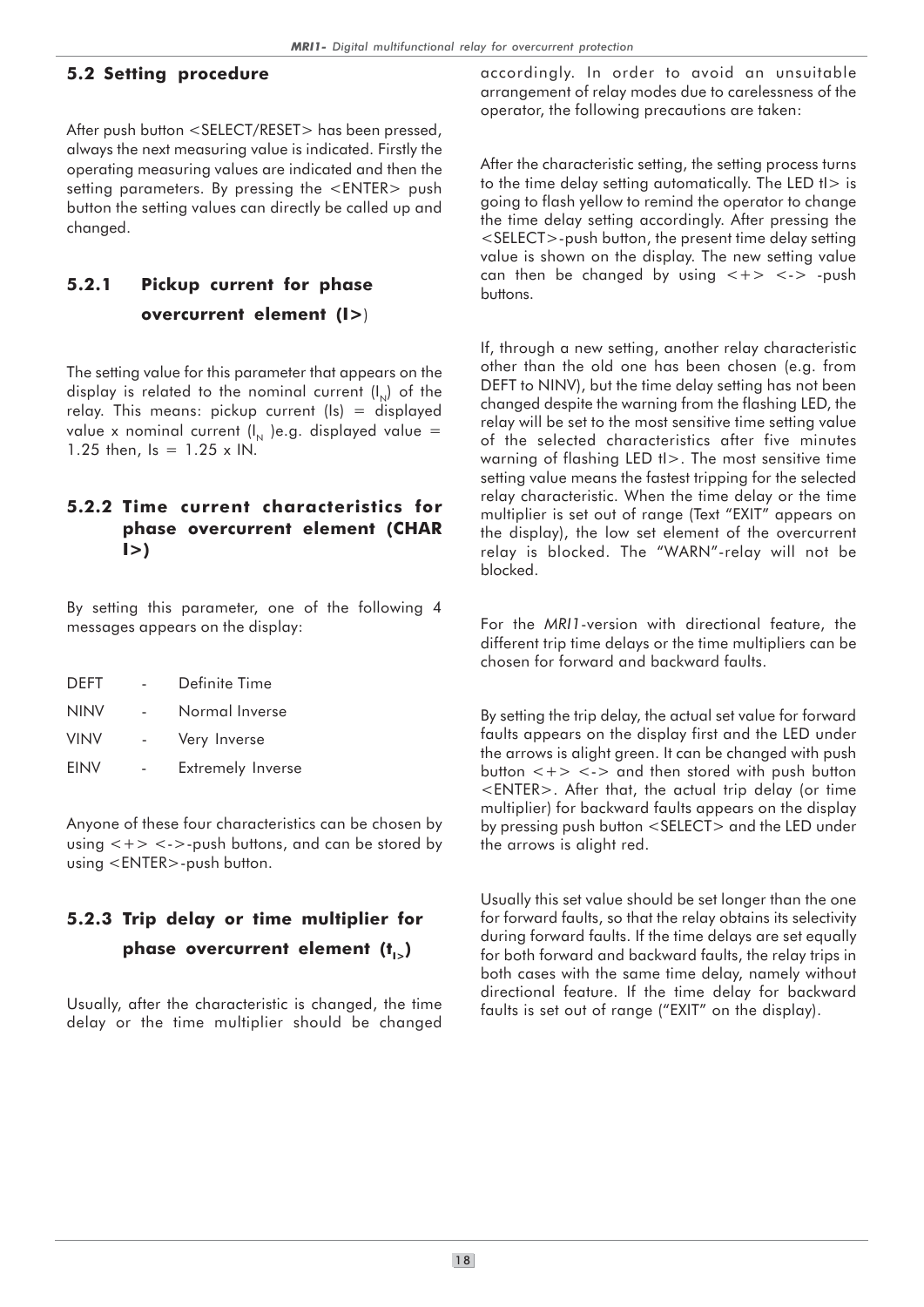#### Note:

When selecting dependent tripping characteristics at relays with directional phase current detection, attention must be paid that a clear directional detection will be assured only after expiry of 40 ms.

#### 5.2.4 Reset setting for inverse time tripping characteristics in the phase current path

To ensure tripping, even with recurring fault pulses shorter than the set trip delay, the reset mode for inverse time tripping characteristics can be switched over. If the adjustment tRST is set at 60s, the tripping time is only reset after 60s faultless condition. This function is not available if tRST is set to 0. With fault current cease the trip delay is reset immediately and started again at recurring fault current.

### 5.2.5 Current setting for high set element (I>>)

The current setting value of this parameter appearing on the display is related to the nominal current of the relay

This means:  $I>>$  = displayed value x  $I_{N}$ .

When the current setting for high set element is set out of range (on display appears "EXIT"), the high set element of the overcurrent relay is blocked.

The high set element can be blocked via terminals E8/ D8 if the corresponding blocking parameter is set to bloc (refer to chapter 5.2.23).

# 5.2.6 Trip delay for high set element  $(t_{i})$

Independent from the chosen tripping characteristic for  $I$  >, the high set element  $I$  >  $>$  has always a definitetime tripping characteristic. An indication value in seconds appears on the display.

The setting procedure for forward- or backward faults, described in chapter 5.2.3, is also valid for the tripping time of the high set element.

# 5.2.7 Relay characteristic angle RCA

The characteristic angle for directional feature in the phase current path can be set by parameter RCA to 15°, 27°, 38°, 49°, 61°, 72° or 83°, leading to the respective reference voltage (see chapter 4.3).

### 5.2.8 Voltage transformer connection for residual voltage measuring (3pha/ e-n/1:1)

Depending on the connection of the voltage transformer of ER-relay types three possibilities of the residual voltage measurement can be chosen (see chaper 4.4)

# 5.2.9 Pickup value for residual voltage U<sub>E</sub> (ER-relay type)

Regardless of the preset earth current, an earth fault is only identified if the residual voltage exceeds the set reference value. This value is indicated in volt.

# 5.2.10 Pickup current for earth fault element  $(I_{E_2})$

(Similar to chapter 5.2.1)

# 5.2.11 WARN/TRIP changeover (E and ER-relay type)

A detected earth fault can be parameterized as follows:

- a) "warn" only the alarm relay trips
- b) "TRIP" the trip relay trips and tripping values are stored.

# 5.2.12 Time current characteristics for earth fault element (CHAR IE; (not for ER-relay type)

(Similar to chapter 5.2.2)

# 5.2.13 Trip delay or time multiplier for earth fault element  $(t_{\text{max}})$

(Similar to chapter 5.2.3)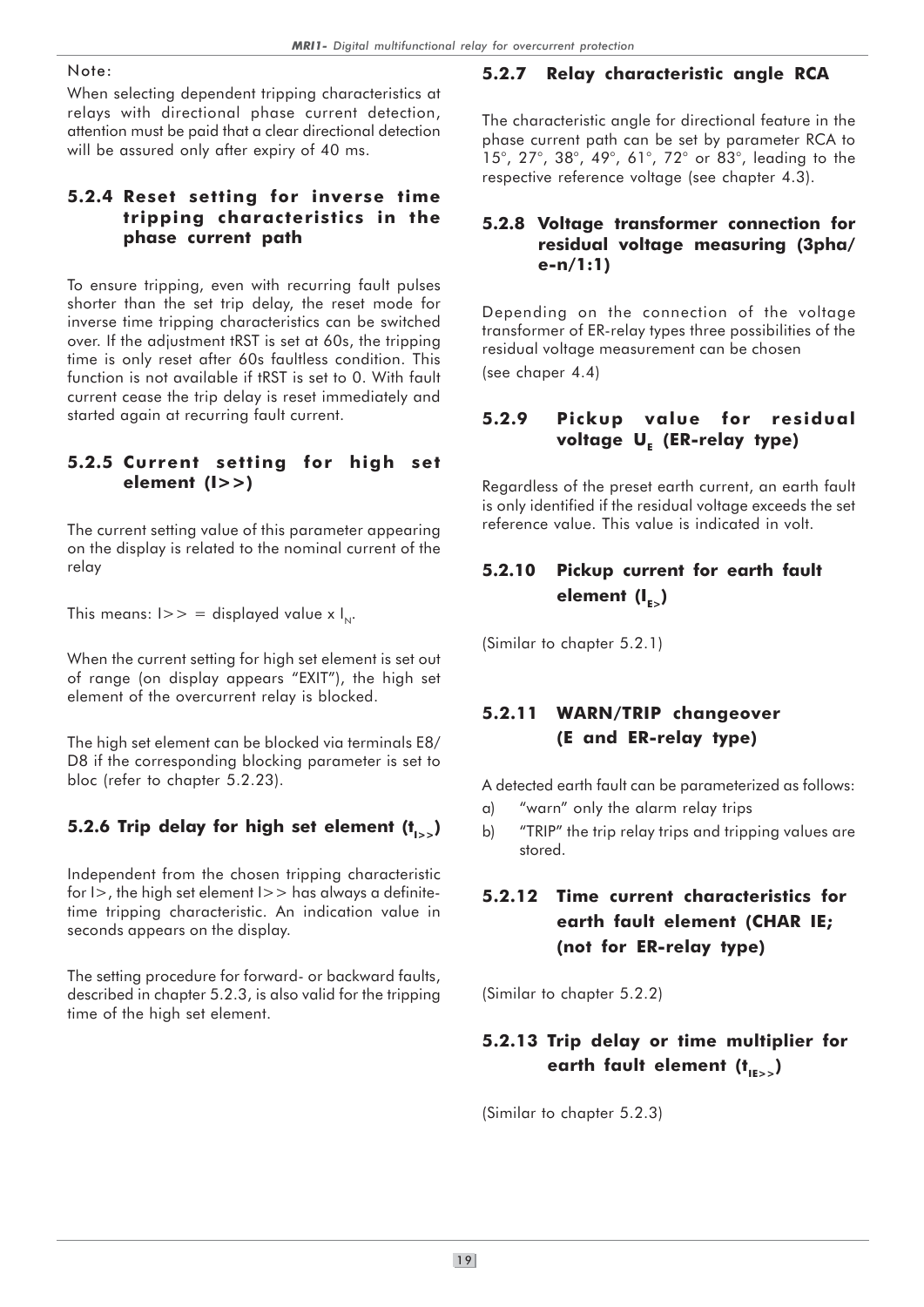### 5.2.14 Reset mode for inverse time tripping in earth current path

(Similar to chapter 5.2.4)

### 5.2.15 Current setting for high set element of earth fault supervision  $(I_{\epsilon} )$

(Similar to chapter 5.2.5)

# 5.2.16 Trip delay for high set element of earth fault supervision  $(t_{\text{HSS}})$

(Similar to chapter 5.2.6)

# 5.2.17 COS/SIN Measurement (ER-relay type)

Depending on the neutral earthing connection of the protected system the directional element of the earth fault relay must be preset to cos  $\varphi$  or sin $\varphi$ measurement.

By pressing <SELECT> the display shows "COS" resp. "SIN". The desired measuring principle can be selected by  $\langle + \rangle$  or  $\langle - \rangle$  and must be entered with password.

# 5.2.18 SOLI/RESI changeover (SR-relay type)

Depending on the method of neutral-point connection of the system to be protected, the directional element for the earth-current circuit must be set to "SOLI" (= solidly earthed) or "RESI" = (resistance earthed).

### 5.2.19 Circuit breaker failure protection to CBFP

The C.B. failure protection is based on supervision of phase current during tripping events. Only after tripping this protective function becomes active. The test criteria is whether all phase currents are dropped to <1% x In within tCBFP. If not CB failure is detected and the related relay is activated. The C.B. failure protection is deactivated again as soon as phase

currents have dropped to <1% x In within tCBFP.

### 5.2.20 Nominal frequency

The adapted FFT-algorithm requires the nominal frequency as a parameter for correct digital sampling and filtering of the input currents.

By pressing <SELECT> the display shows "f=50" or "f=60". The desired nominal frequency can be adjusted by  $\lt +$  or  $\lt$  -  $>$  and then stored with  $<$ ENTER $>$ .

### 5.2.21 Display of the activation Storage (FLSH/NOFL)

If after an activation the existing current drops again below the pick-up value, corresponding LED signals that an activation has occured by flashing fast. The LED keeps flashing until the relay is reset again flashing can be suppressed when the parameter is set to NOFL.

### 5.2.22 Adjustment of the slave address

Pressing push buttons  $\lt +$  and  $\lt$ - the slave addresscan be set in range of 1-32.

#### 5.2.23 Blocking the protection functions and assignment of the output relays

Blocking the protection functions:

The blocking function of the MRI1 can be set according to requirement. By applying the aux. voltage to D8/E8, the functions chosen by the user are blocked. Setting of the parameter should be done as follows:

- $\bullet$  When pressing push buttons <ENTER> and <TRIP> at the same time, message "BLOC" is displayed (i.e. the respective function is blocked) or "NO\_B" (i.e. the respective function is not blocked). The LED allocated to the first protection function I> lights red.
- $\bullet$ By pressing push buttons  $\langle + \rangle \langle - \rangle$  the value displayed can be changed.
- $\bullet$  The changed value is stored by pressing <ENTER> and entering the password.
- $\bullet$  By pressing the <SELECT/RESET> push button, any further protection function which can be blocked is displayed.
- $\bullet$  Thereafter the blocking menu is left by pressing <SELECT/RESET> again.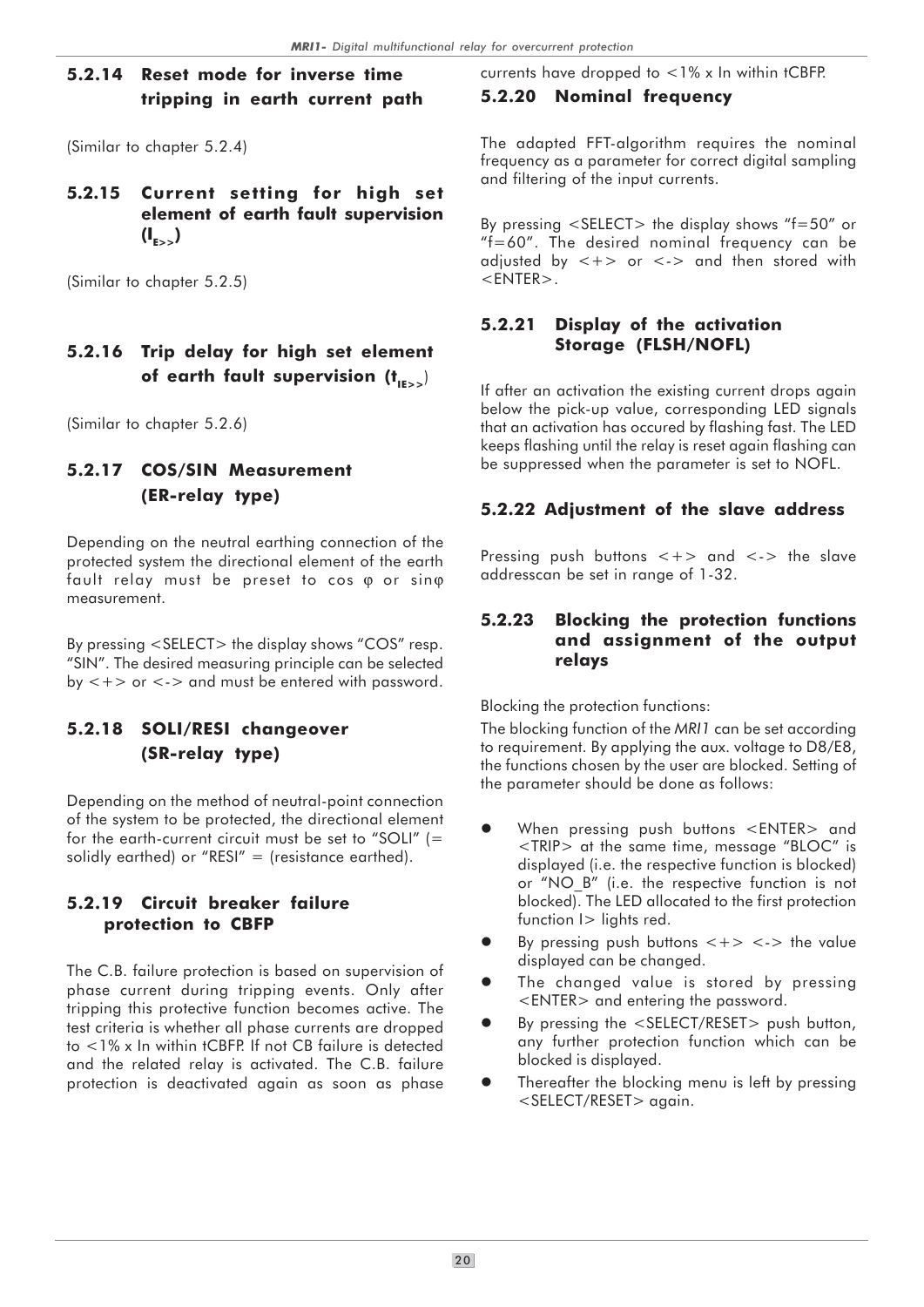### Assignment of the output relays

Unit MRI1 has five output relays. The fifth output relay is provided as permanent alarm relay for self supervision is normally on. Output relays 1 - 4 are normally off and can be assigned as alarm or tripping relays to the current functions which can either be done by using the push buttons on the front plate or via serial interface RS485. The assignment of the output relays is similar to the setting of parameters, however, only in the assignment mode. The assignment mode can be reached only via the blocking mode.

By pressing push button <SELECT/RESET> in blocking mode again, the assignment mode is selected.

After the assignment mode has been activated, first LED I > lights up. Now one or several of the four output relays can be assigned to current element I> the selected relays are indicated on display Indication "1\_

\_ \_" means that output relay 1 is assigned to this element. When the display shows " $\frac{1}{2}$   $\frac{1}{2}$ ", no relay is assigned to this element. The assignment of output relays 1 - 4 to the current elements can be changed by pressing  $\lt +$  and  $\lt$  -  $>$  push buttons. The selected assignment can be stored by pressing push button <ENTER> and subsequent input of the password.

Relays 1 - 4 are selected in the same way as described before. By repeatedly pressing of the <SELECT/ RESET> push button and assignment of the relays all elements can be assigned separately to the relays. The assignment mode can be terminated at any time by pressing the <SELECT/RESET> push button for 3 Sec.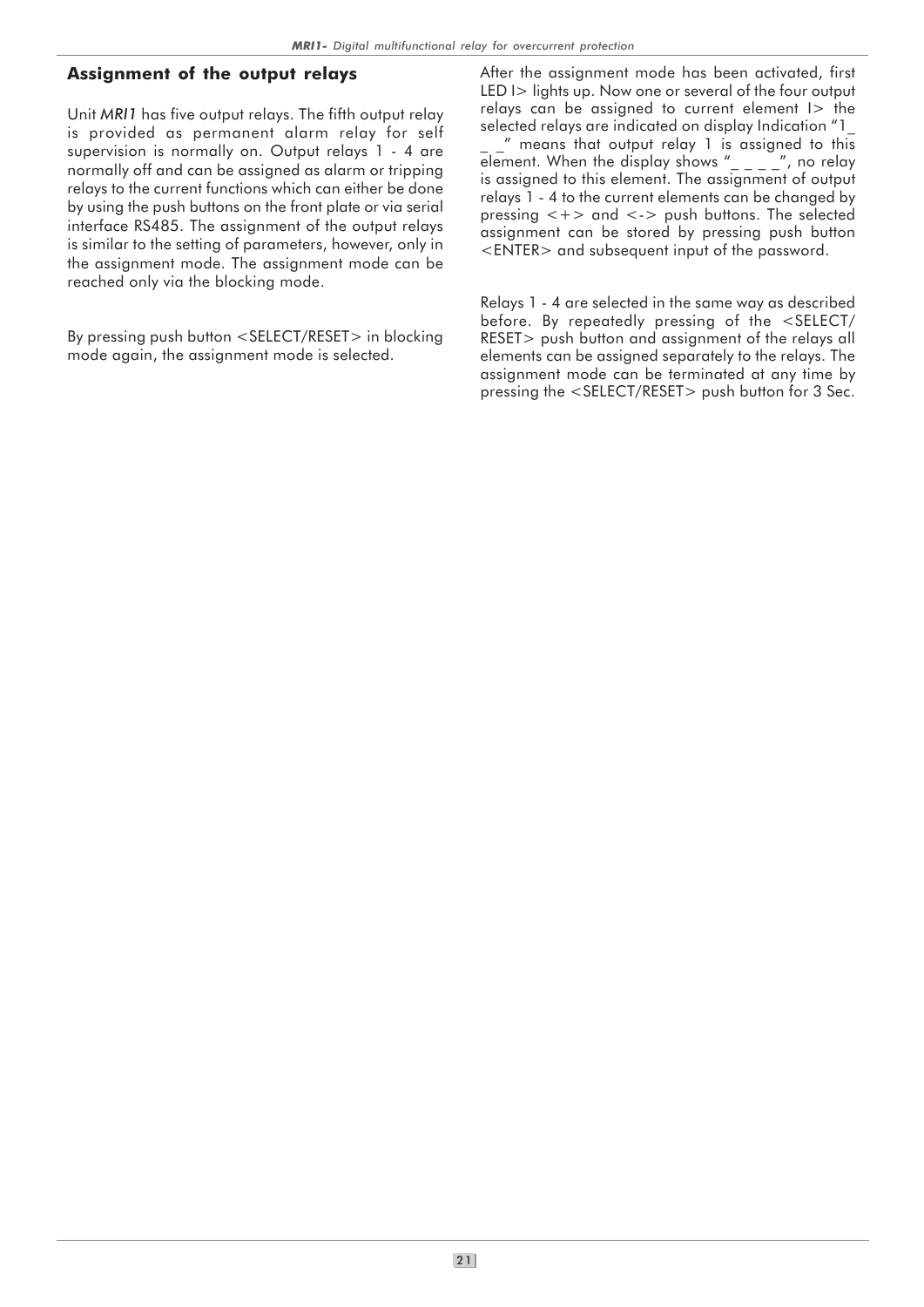#### 5.3 Setting value calculation

#### 5.3.1 Definite time overcurrent element

#### Low set element  $\vert$  >

The pickup current setting is determined by the load capacity of the protected object and by the smallest fault current within the operating range. The pickup current is usually selected about 20% for power lines, about 50% for transformers and motors above the maximum expected load currents.

The delay of the trip signal is selected with consideration to the demand on the selectivity according to system time grading and overload capacity of the protected object.

#### High set element I>>

The high set element is normally set to act for near-by faults. A very good protective reach can be achieved if the impedance of the protected object results in a welldefined fault current. In case of a line-transformer combination the setting values of the high set element can even be set for the fault inside the transformer. The time delay for high set element is always independent to the fault current.

#### 5.3.2 Inverse time overcurrent element

Beside the selection of the time current characteristic one set value each for the phase current path and earth current path is adjusted.

Low set element I>

The pickup current is determined according to the maximum expected load current. For example:

Current transformer ratio: 400/5A

Maximum expected load current: 300A

Overload coefficient: 1.2 (assumed)

Starting current setting:

 $Is = (300/400) \times 1.2 = 0.9 \times I_{N}$ 

#### Time multiplier setting

The time multiplier setting for inverse time overcurrent is a scale factor for the selected characteristics. The characteristics for two adjacent relays should have a time interval of about 0.3 - 0.4 s.

#### High set element I>>

The high set current setting is set as a multiplier of the nominal current. The time delay tI>> is always independent to the fault current.

#### 5.4 Indication of measuring values

The following measuring quantities can be indicated on the display during normal service:

- $\bullet$ Apparent current in phase 1 (LED L1 green)
- $\bullet$ • Active current in Phase 1 (LED L1 and I<sub>p</sub> green) \*
- $\bullet$ Reactive current in Phase 1 (LED L1 and  $I_0$  green)\*
- $\bullet$ Apparent current in phase 2 (LED L2 green)
- $\bullet$ • Active current in Phase 2 (LED L2 and  $I_p$  green)  $^*$
- $\bullet$ Reactive current in Phase 2 (LED L2 and  $I_0$  green)\*
- $\bullet$ Apparent current in phase 3 (LED L3 green)
- $\bullet$ • Active current in Phase 3 (LED L3 and I<sub>p</sub> green)  $^*$
- $\bullet$ Reactive current in Phase 3 (LED L3 and  $I_0$  green)\*
- $\bullet$ Apparent earth current (LED E green)
- $\bullet$ • Active earth current (LED E and  $I_p$  green)  $^*$
- $\bullet$ Reactive earth current (LED E and  $I_0$  green) \*
- $\bullet$  $\bullet$  Residual voltage UR (LED U<sub>E</sub>) only at ER-relay type
- $\bullet$  $\bullet$  Angle between I<sub>E</sub> and U<sub>E</sub>
- only in case that the directional option is built in.

The indicated current measuring values refer to nominal current.

#### 5.5 Reset

Unit MRI1 has the following three possibilities to reset thedisplay of the unit as well as the output relay at jumper position J3=ON.

Manual Reset

 $\bullet$  Pressing the push button <SELECT/RESET> for some time (about 3 s)

Electrical Reset

 $\bullet$ Through applying auxiliary voltage to C8/D8

Software Reset

 $\bullet$  The software reset has the same effect as the <SELECT/RESET> push button.

The display can only be reset when the pickup is not present anymore (otherwise "TRIP" remains in display).

During resetting of the display the parameters are not affected.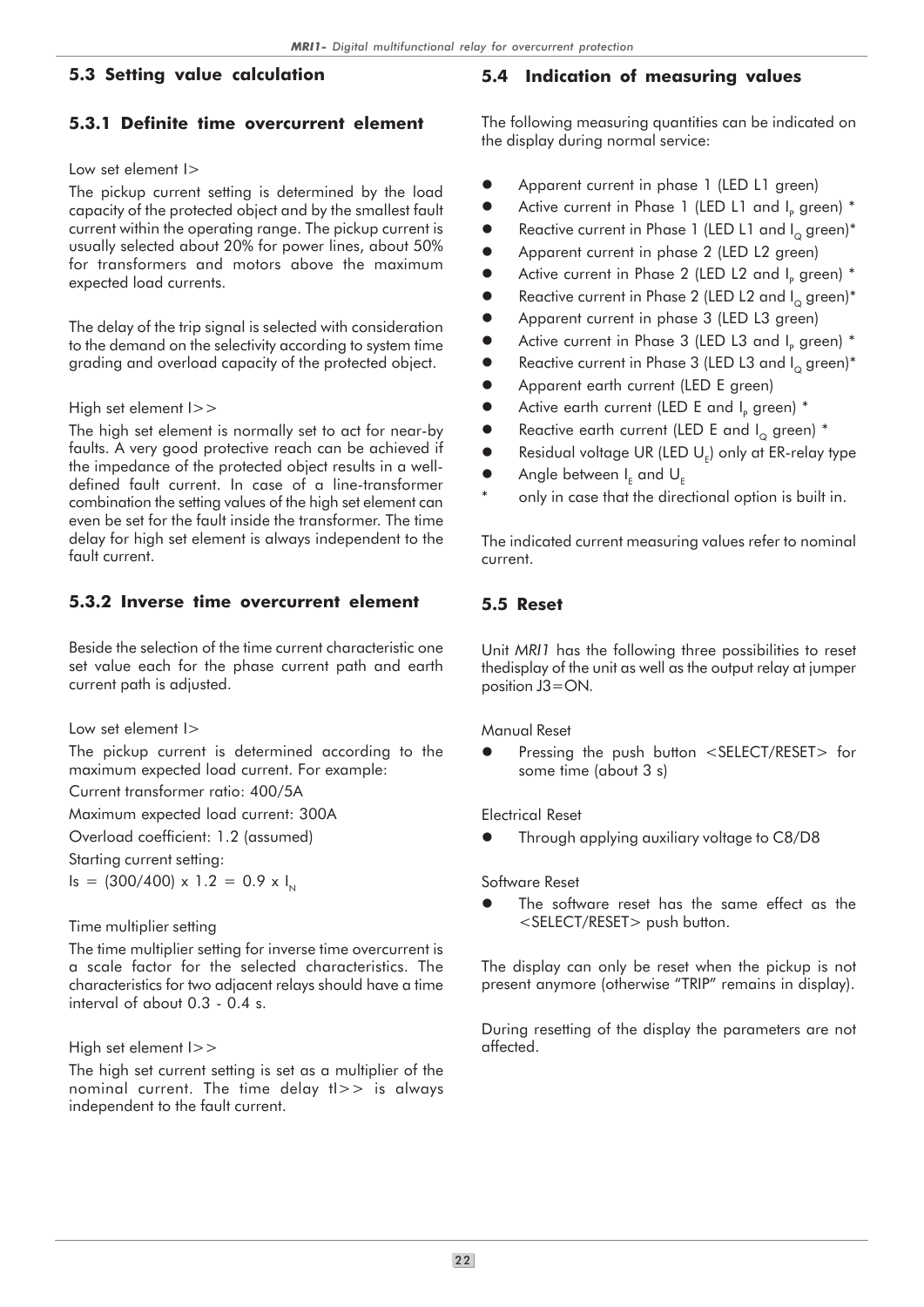### 6 Relay testing and commissioning

The test instructions following below help to verify the protection relay performance before or during commissioning of the protection system. To avoid a relay damage and to ensure a correct relay operation, be sure that:

- $\bullet$  the auxiliary power supply rating corresponds to the auxiliary voltage on site.
- $\bullet$  the rated current and rated voltage of the relay correspond to the plant data on site.
- $\bullet$  the current transformer circuits and voltage transformer circuits are connected to the relay correctly.
- $\bullet$  all signal circuits and output relay circuits are connected correctly.

### 6.1 Power-On

#### NOTE!

Prior to switch on the auxiliary power supply, be sure that the auxiliary supply voltage corresponds with the rated data on the type plate.

Switch on the auxiliary power supply to the relay and check that the message "CSE" appears on the display and the self supervision alarm relay (watchdog) is energized (Contact terminals D7 and E7 closed).

# 6.2 Testing the output relays and LEDs

#### NOTE!

Prior to commencing this test, interrupt the trip circuit to the circuit breaker if tripping is not desired. By pressing the push button <TRIP> once, the display shows the first part of the software version of the relay. By pressing the push button <TRIP> twice, the display shows the second part of the software version of the relay. The software version should be quoted in all

correspondence. Pressing the <TRIP> button once more, the display shows "PSW?". Please enter the correct password to proceed with the test. The message "TRI?" will follow. Confirm this message by pressing the push button <TRIP> again. All output relays and LEDs should then be activated and the self supervision alarm relay (watchdog) be deactivated one after another with a time interval of 3 second. Thereafter, reset all output relays back to their normal positions by pressing the push button <SELECT/RESET> (about 3 s).

### 6.3 Checking the set values

By repeatedly pressing the push button <SELECT>, all relay set values may be checked. Set value modification can be done with the push button  $\lt +$  >  $\lt$ -> and <ENTER>. For detailed information about that, please refer to chapter 5.

For a correct relay operation, be sure that the frequency set value (f=50/60) has been selected according to your system frequency (50 or 60 Hz).

### 6.4 Secondary injection test

# 6.4.1 Test equipment

- $\bullet$ Voltmeter, Ammeter
- $\bullet$  Auxiliary power supply with the voltage corresponding to the rated data on the type plate
- $\bullet$  Single-phase current supply unit (adjustable from 0 to  $\geq$  4 x ln)
- $\bullet$  Single-phase voltage supply unit (adjustable from 0 to  $\geq$  1.2 x Un) (Only for relays with directional feature)
- $\bullet$ Timer to measure the operating time
- $\bullet$ Switching device
- $\bullet$ Test leads and tools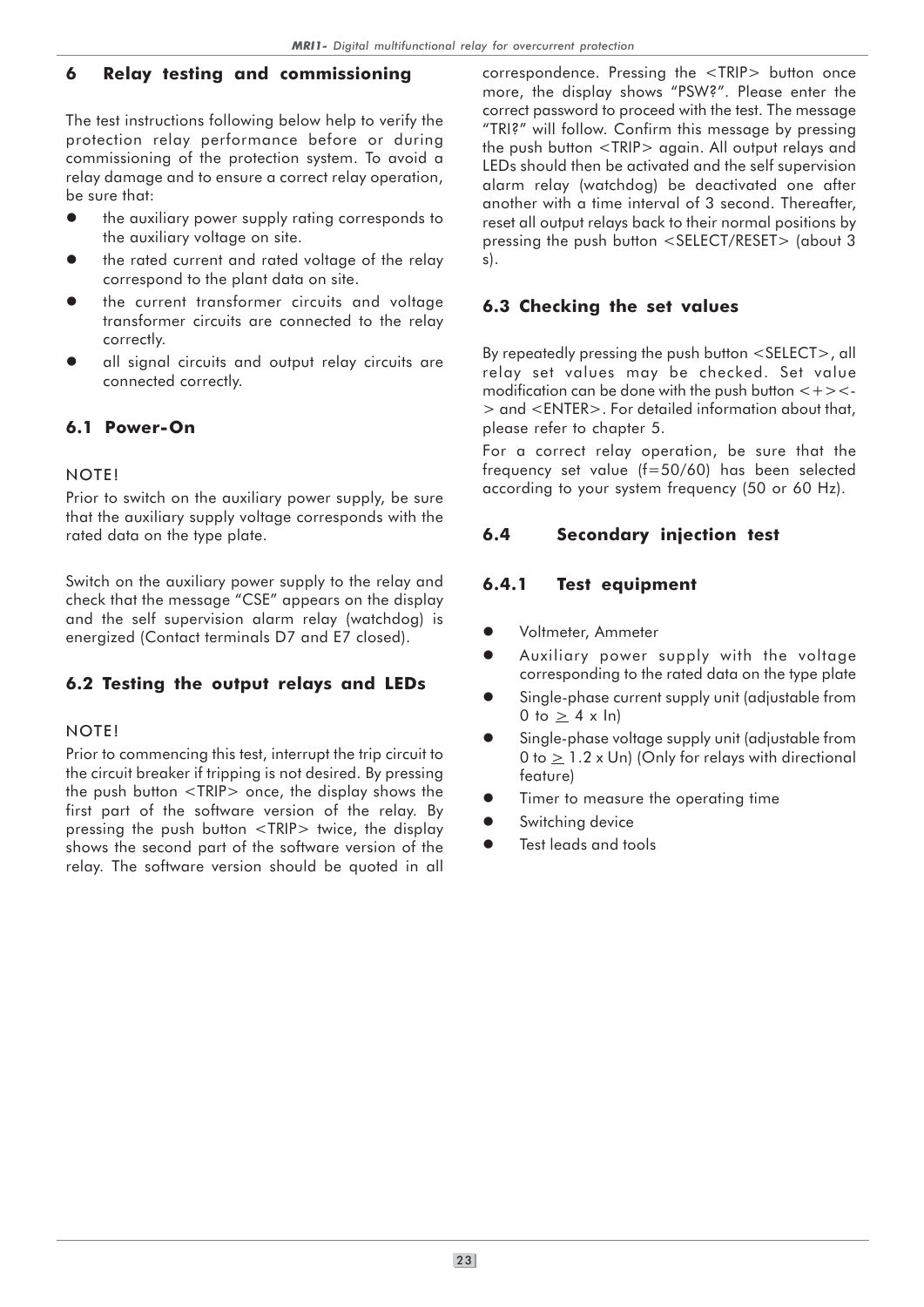#### 6.4.2 Example of test circuit for MRI1 relays without directional feature

For testing MRI1 relays without directional feature, only current input signals are required. Figure 6.1 shows a simple example of a single phase test circuit with adjustable current energizing the MRI1 relay under test.



Figure 6.1: Test curcuit

#### 6.4.3 Checking the input circuits and measured values

Inject a current, which is less than the relay pickupcurrent set values, in phase 1 (terminals B3-B4), and check the measured current on the display by pressing the push button <SELECT>. For a relay with rated current  $\ln = 5$ A, for example, a secondary current injection of 1A should be indicated on the display with about 0.2 (0.2 x In). The current can be also injected into the other current input circuits (Phase 2: terminals B5-B6, Phase 3: terminals B7-B8. Compare the displayed current value with the reading of the ammeter. By using an RMS-metering instrument, a deviation greater than tolerance may be observed if the test current contains harmonics. Because the MRI1 relay measures only the fundamental component of the input signals, the harmonics will be rejected by the internal DFFT- digital filter. Whereas the RMS-metering instrument measures the RMS-value of the input signals.

### 6.4.4 Checking the operating and resetting values of the relay

Inject a current which is less than the relay set values in phase 1 of the relay and gradually increase the current until the relay starts, i.e. at the moment when the LED  $\geq$  and L1 light up or the alarm output relay  $\geq$ is activated. Read the operating current indicated by the ammeter. The deviation must not exceed the specified tolerance. Furthermore, gradually decrease the current until the relay resets, i.e. the alarm output relay  $\ge$  is disengaged. Check that the resetting current is smaller than 0.97 times the operating current. Repeat the test on phase 2, phase 3 and earth current input circuits in the same manner.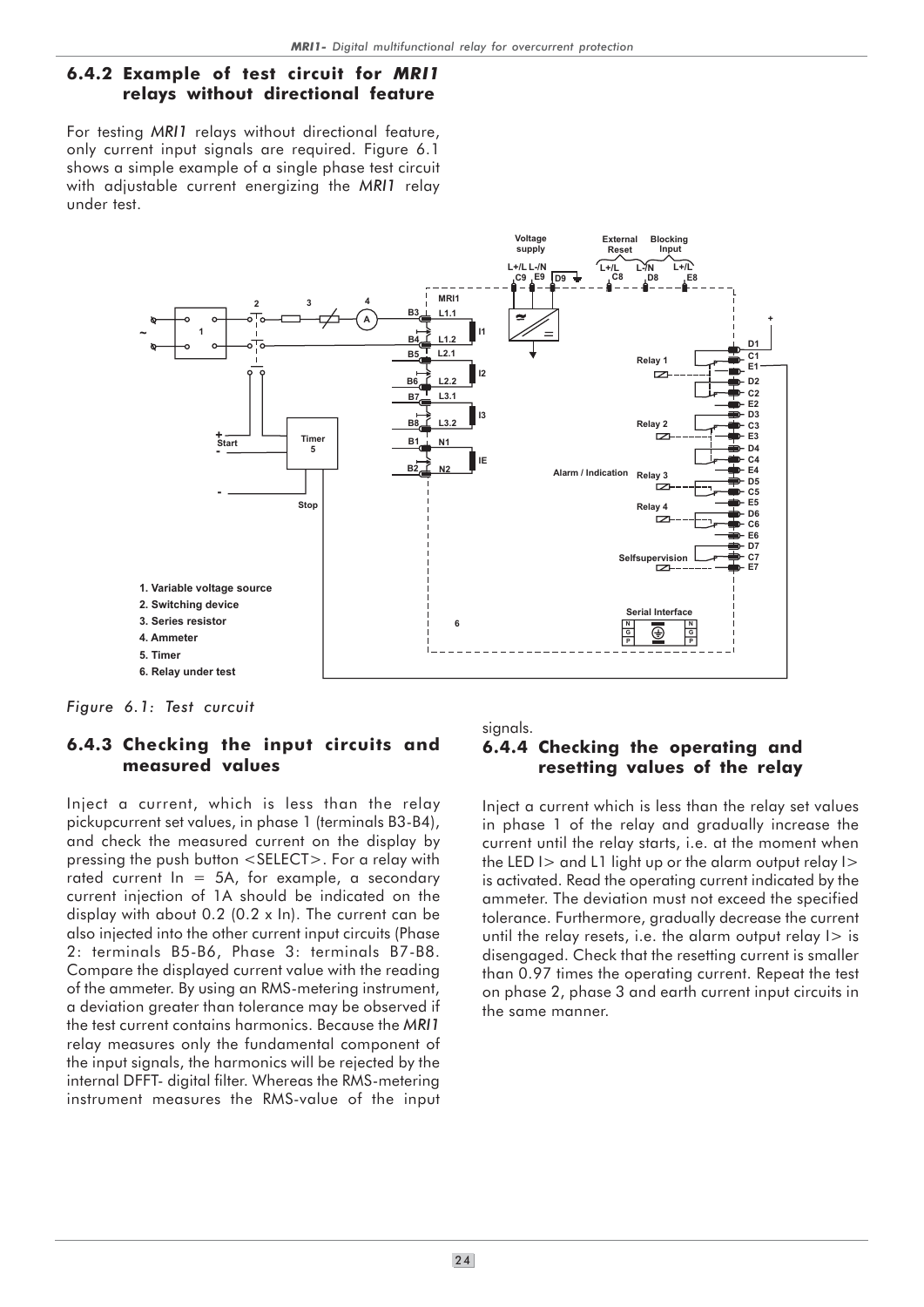### 6.4.5 Checking the relay operating time

To check the relay operating time, a timer must be connected to the trip output relay contact. The timer should be started simultaneously with the current injection in the current input circuit and stopped by the trip relay contact. Set the current to a value corresponding to twice the operating value and inject the current instantaneously. The operating time measured by the timer should have a deviation of less than the specified tolerance. Accuracy for inverse time characteristics refer to IEC 255-3. Repeat the test on the other phases or with the inverse time characteristics in the similar manner. In case of inverse time characteristics the injected current should be selected according to the characteristic curve, e.g. two times IS . The tripping time may be red from the characteristic curve diagram or calculated with the equations given under "technical data".

Please observe that during the secondary injection test the test current must be very stable, not deviating more than 1%. Otherwise the test results may be wrong.

# 6.4.6 Checking the high set element of the relay

Set a current above the set operating value of I>>. Inject the current instantaneously and check that the alarm output relay I>> (contact terminals D5/E5) operates. Check the tripping time of the high set element according chapter 6.4.5.

Check the accuracy of the operating current setting by gradually increasing the injected current until the I>> element picks up. Read the current value form the ammeter and compare with the desired setting.

Repeat the entire test on other phases and earth current input circuits in the same manner.

#### Note !

Where test currents  $>4 \times I_N$  are used, the thermal withstand capability of the current paths has to be considered (see technical data, chapter 7.1).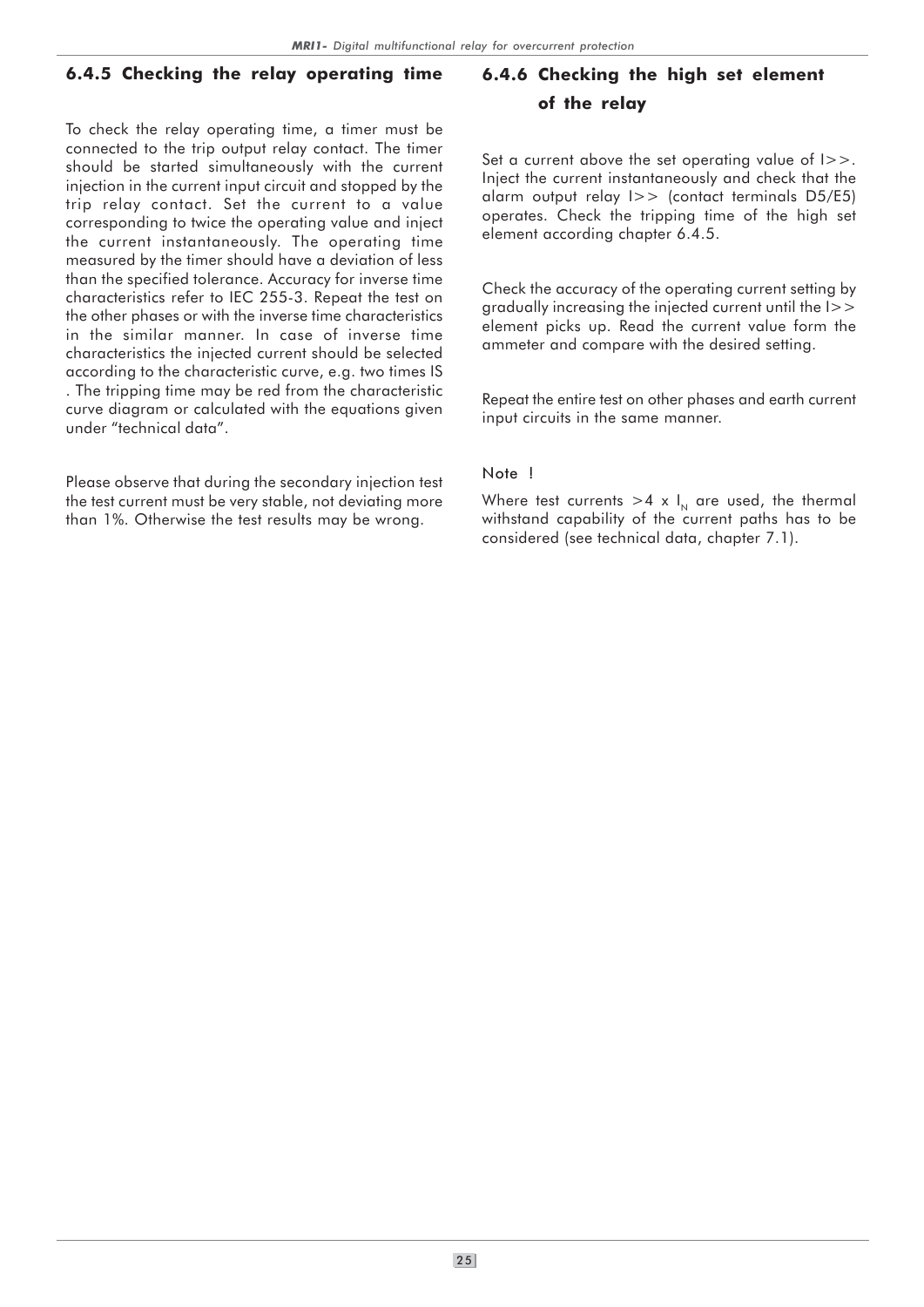



Figure 6.2: Test curcuit

For testing relays with directional feature, current and voltage input signals with adjustable phase shifting are required. Figure 6.2 shows an example of a single phase test circuit with adjustable voltage and current energizing the MRI1 relay under test. For testing a relay with directional feature, one of the input energizing quantities (voltage or current) shall be applied to the relay with a constant value within its effective range. The other input energizing quantity and phase angle shall be appropriately varied. MRI1 is a three phase directional time overcurrent relay with relay connection angle of 90°. The relay input currents and their corresponding reference voltages are shown in the following table (refer to 4.3):

| Current input | Reference voltage |
|---------------|-------------------|
|               | U23               |
| ♪             | U31               |
|               |                   |

If the single phase test circuit as illustrated in Figure 6.2 is applied to test the directional feature of the relay and the current source is connected to phase 1 current input (B3/B4), then the voltage source should be connected to relay terminals A5/A2.

The MRI1 relay has an adjustable maximum sensitive angle in the range from 15° to 83°. Thus the relay maximum sensitive angle is produced at setting 49° when the input current leads the input voltage by 49°. This relay connection and MTA gives a forward direction tripping zone over the current range of 139° leading to 41° lagging when neglecting the indeterminate zone around the tripping boundaries. For testing the directional feature of the relay with the test circuit in Figure 6.2, rated voltage will be applied to terminals A5/A2, and a current corresponding to twice the set operating value is injected into the terminals B3/B4. Now the voltage (or current) phase angle may be changed to check the tripping zone of the relay. During phase shifting the change of detected direction can be observed by means of the colour change of the LED  $\leftarrow \rightarrow$  (green for forward and red for backward faults), if the tripping times for both directions are set to "EXIT". To check the trip delays for forward and backward direction they have to be set differently, because there's only one trip relay for both directions.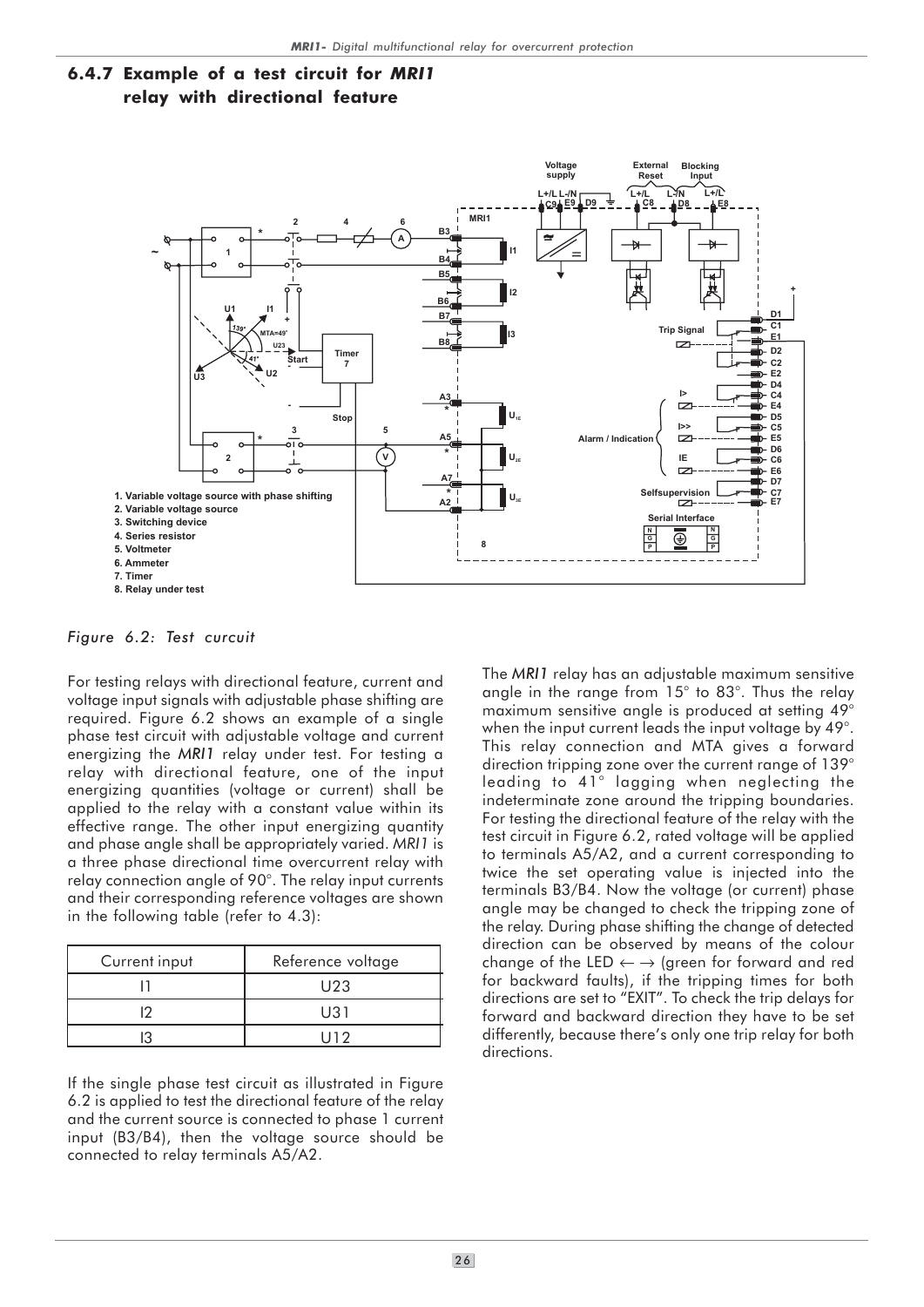Great care must be taken to connect the test current and test voltage to the relay in correct polarity. In Figure 6.2 the relay and test source polarity are indicated by a \* mark near the terminals. The markings indicate that the relay will trip in its maximum sensitive angle when the

voltage drop from the marked end to the nonmarked end in the voltage input circuit has 49° phase angle lagging the current flowing from the marked end to the non-marked in the current input circuit. Of course, regardless of polarity, the current level must be above the pickup value.

# 6.4.8 Test circuit earth fault directional feature



#### Figure 6.3: Test circuit

For testing relays with earth fault directional feature, current and voltage input signals with adjustable phase shifting are required. Figure 6.3 shows an example of a single phase test circuit with adjustable voltage and current energizing the MRI1 relay under test. For testing a relay with earth fault directional feature, one of the input energizing quantities (voltage or current) shall be applied to the relay with a constant value within its effective range. The other input energizing quantity and phase angle shall be appropriately varied.

With the aid of phase angle indicated on the display the correct function of the relay can be checked (ERrelay type).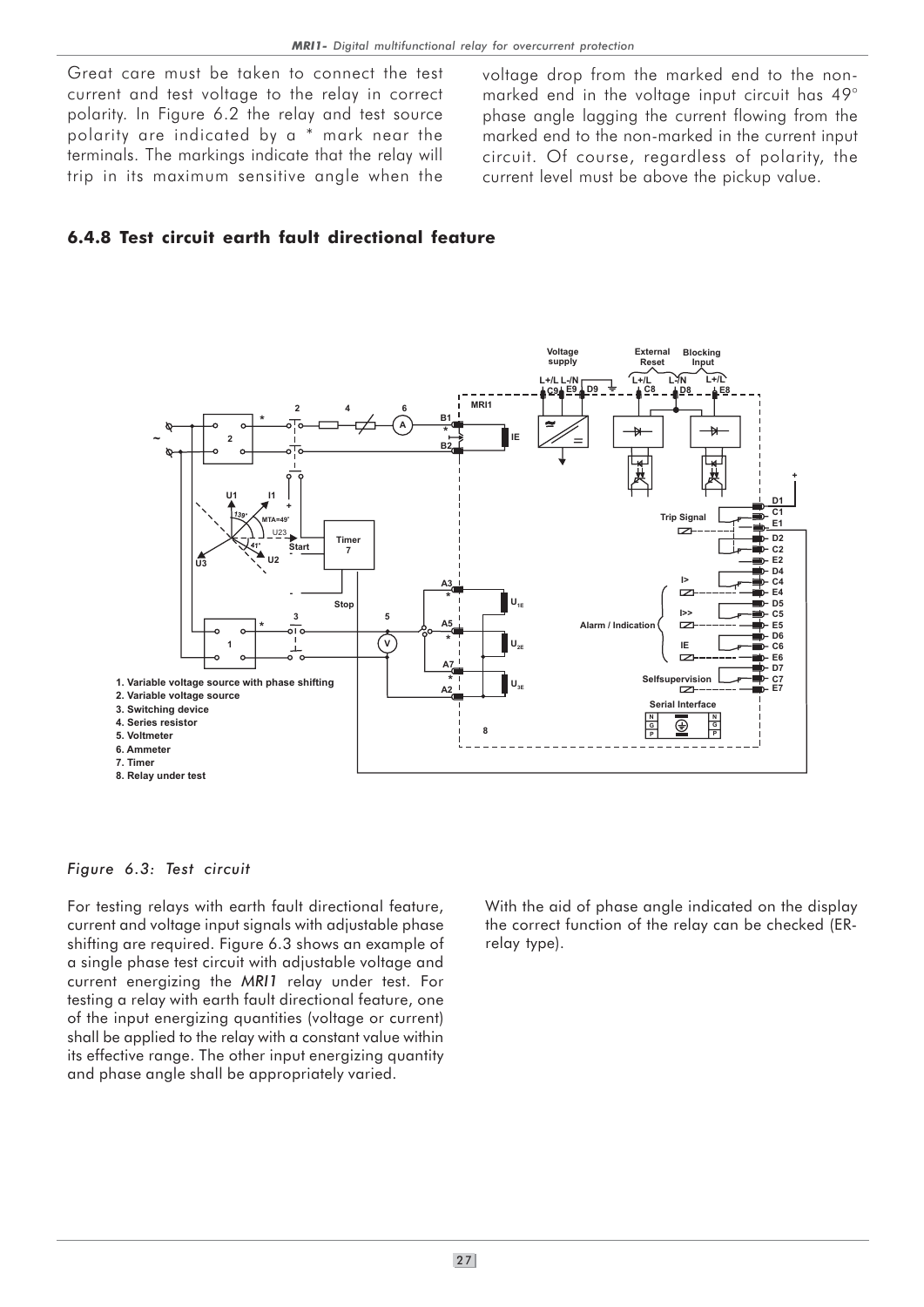#### 6.4.9 Checking the external blocking and reset functions

The external blocking input inhibits e. g. the function of the high set element of the phase current. To test the blocking function apply auxiliary supply voltage to the external blocking input of the relay (terminals E8/D8). The time delay  $t >$  should be set to EXIT for this test. Inject a test current which could cause a high set  $(1>>)$ tripping. Observe that there is no trip and alarm for the high set element.

Remove the auxiliary supply voltage from the blocking input. Inject a test current to trip the relay (message "TRIP" on the display). Interrupt the test current and apply auxiliary supply voltage to the external reset input of the relay (terminals C8/D8). The display and LED indications should be reset immediately.

### 6.5 Primary injection test

Generally, a primary injection test could be carried out in the similar manner as the secondary injection test described above. With the difference that the protected power system should be, in this case, connected to the installed relays under test "on line", and the test currents and voltages should be injected to the relay through the current and voltage transformers with the primary side energized. Since the cost and potential hazards are very high for such a test, primary injection tests are usually limited to very important protective relays in the power system.

Because of its powerful combined indicating and measuring functions, the MRI1 relay may be tested in the manner of a primary injection test without extra expenditure and time consumption. In actual service, for example, the measured current values on the MRI1 relay display may be compared phase by phase with the current indications of the ammeter of the switchboard to verify that the relay works and measures correctly. In case of a MRI1 relay with directional feature, the active and reactive parts of the measured currents may be checked and the actual power factor may be calculated and compared it with the cos ϕ -meter indication on the switchboard to verify that the relay is connected to the power system with the correct polarity.

#### 6.6 Maintenance

Maintenance testing is generally done on site at regular intervals. These intervals vary among users depending on many factors: e.g. the type of protective relays employed; the importance of the primary equipment being protected; the user's past experience with the relay, etc.

For electromechanical or static relays, maintenance testing will be performed at least once a year according to the experiences. For digital relays like MRI1, this interval can be substantially longer. This is because:

- $\bullet$  the MRI1 relays are equipped with very wide selfsupervision functions, so that many faults in the relay can be detected and signalized during service. Important: The self-supervision output relay must be connected to a central alarm panel!
- $\bullet$  the combined measuring functions of MRI1 relays enable supervision the relay functions during service.
- $\bullet$  the combined TRIP test function of the MRI1 relay allows to test the relay output circuits.

A testing interval of two years for maintenance will, therefore, be recommended.

During a maintenance test, the relay functions including the operating values and relay tripping characteristics as well as the operating times should be tested.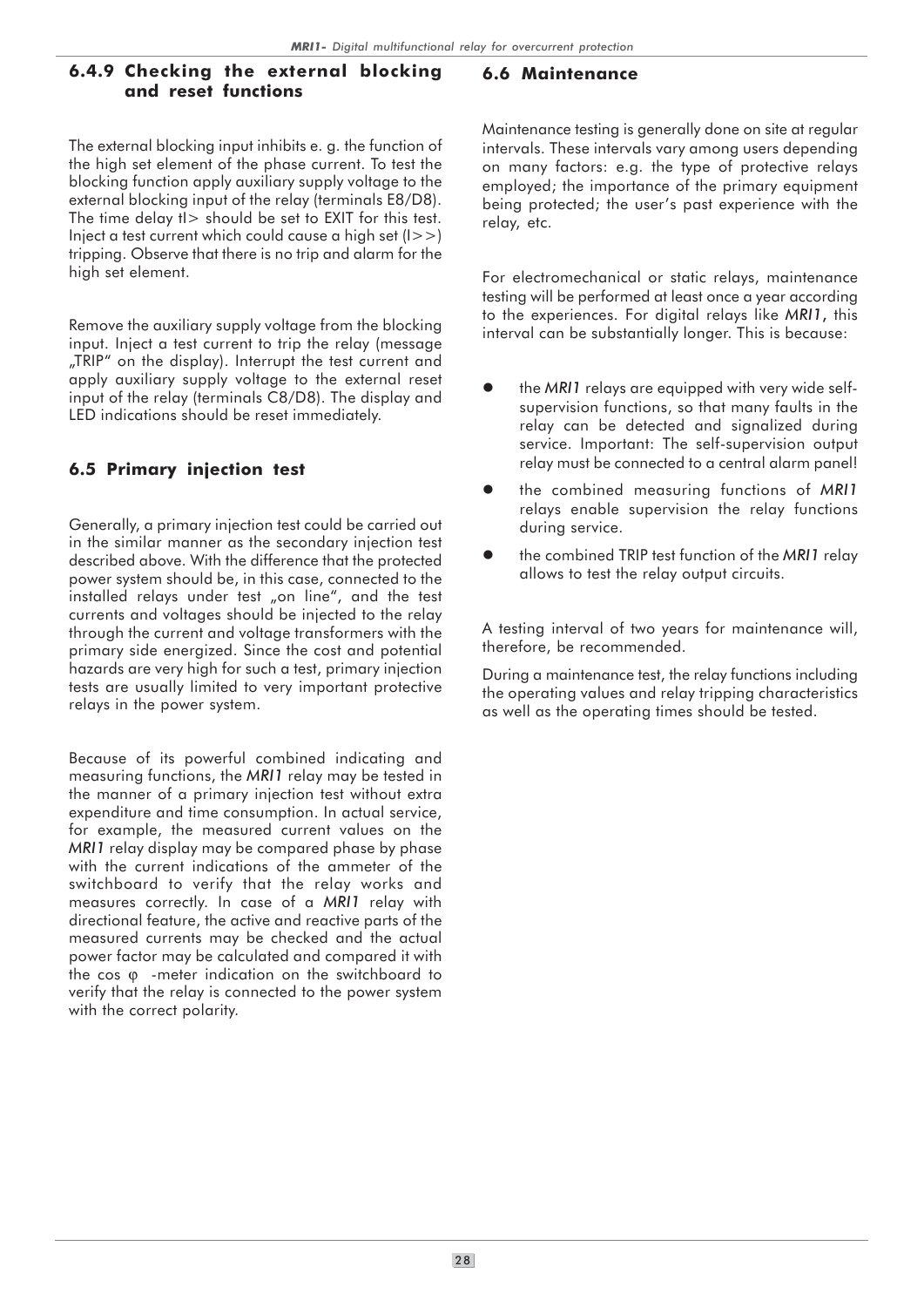# 7 Technical data

# 7.1 Measuring input circuits

| Rated data                            | $\ddot{\cdot}$            | Nominal current $I_{N}$                                                           | 1A or 5A                                                              |
|---------------------------------------|---------------------------|-----------------------------------------------------------------------------------|-----------------------------------------------------------------------|
|                                       |                           | Nominal voltage U <sub>N</sub>                                                    | 100 V, 230 V, 400 V                                                   |
|                                       |                           | Nominal frequency $f_{N}$                                                         | 50 Hz; 60 Hz adjustable                                               |
| Power consumption in                  |                           |                                                                                   |                                                                       |
| current circuit                       |                           | : at $I_{N} = 1$ A                                                                | 0.2 VA                                                                |
|                                       |                           | at $I_{N} = 5$ A                                                                  | 0.1 VA                                                                |
| Power consumption in                  |                           |                                                                                   |                                                                       |
| voltage circuit                       | $\ddot{\phantom{a}}$      | $<$ 1 VA                                                                          |                                                                       |
| Thermal withstand capability          |                           |                                                                                   |                                                                       |
| in current circuit                    | $\ddot{\cdot}$            | dynamic current withstand                                                         |                                                                       |
|                                       |                           | (half-wave)                                                                       | 250 x $I_{N}$                                                         |
|                                       |                           | for 1 s                                                                           | $100 \times I_{N}$                                                    |
|                                       |                           | for $10s$                                                                         | $30 \times I_{N}$                                                     |
|                                       |                           | continuously                                                                      | $4 \times I_{N}$                                                      |
| Thermal withstand in                  |                           |                                                                                   |                                                                       |
| voltage circuit                       | $\ddot{\phantom{0}}$      | continuously                                                                      | $1.5 \times U_{N}$                                                    |
|                                       |                           |                                                                                   |                                                                       |
| GL-Approbation                        | $\ddot{\cdot}$            | 98776-96HH                                                                        |                                                                       |
| <b>Bureau Veritas Approbation</b>     | $\ddot{\phantom{a}}$      | 2650 6807 A00 H                                                                   |                                                                       |
| 7.2 Common data                       |                           |                                                                                   |                                                                       |
| Dropout to pickup ratio               | $\mathbf{L}$              | > 97%                                                                             |                                                                       |
| Returning time                        |                           | 30 ms                                                                             |                                                                       |
| Time lag error class index E          | $\mathbb{Z}^{\mathbb{Z}}$ | ± 10 ms                                                                           |                                                                       |
| Minimum operating time                | $\ddot{\cdot}$            | 30 ms                                                                             |                                                                       |
| Transient overreach at                |                           |                                                                                   |                                                                       |
| instantaneous operation               |                           | : $\leq 5\%$                                                                      |                                                                       |
|                                       |                           |                                                                                   |                                                                       |
| Influences on the current measurement |                           |                                                                                   |                                                                       |
| Auxiliary voltage                     | $\ddot{\cdot}$            | in the range of 0.8 $<$ U <sub>H</sub> / U <sub>HN</sub> $<$ 1.2                  |                                                                       |
|                                       |                           | no additional influences can be measured                                          |                                                                       |
| Frequency                             | $\ddot{\cdot}$            | in the range of 0.9 < $f/f_{\text{N}}$ < 1.1; < 0.2 % / Hz                        |                                                                       |
| Harmonics                             | $\ddot{\cdot}$            | up to 20 % of the third harmonic; $< 0.08$ % per percent of the<br>third harmonic |                                                                       |
|                                       |                           | harmonic                                                                          | up to 20 % of the fifth harmonic; $<$ 0.07 % per percent of the fifth |
| Influences on delay times             |                           | no additional influences can be measured                                          |                                                                       |
| GL-approbation                        |                           | 98 775 - 96 HH                                                                    |                                                                       |
|                                       |                           |                                                                                   |                                                                       |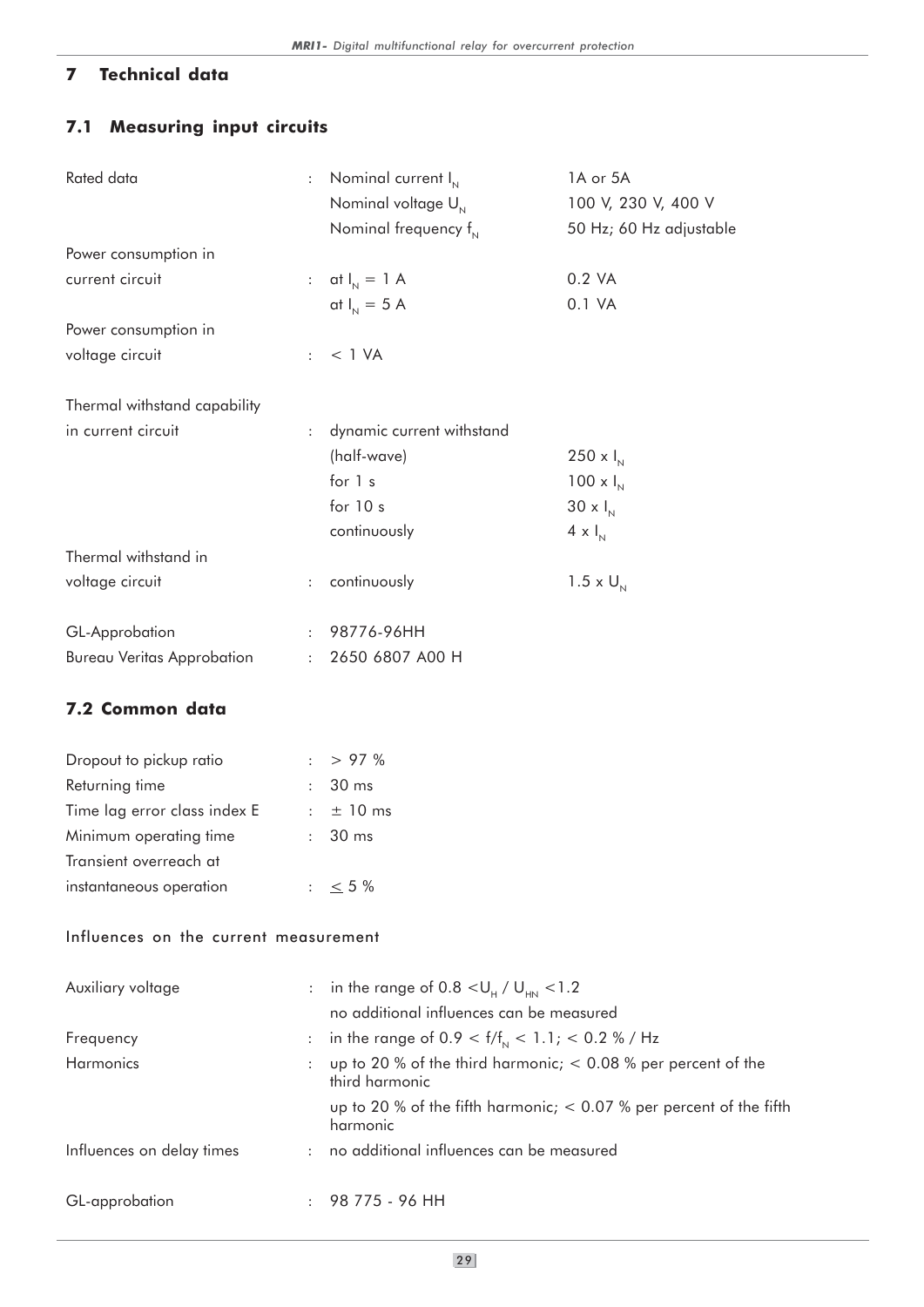# 7.3 Setting ranges and steps

# 7.3.1 Time overcurrent protection (I-Type)

|                       | Setting range           | Step                                             | Tolerance                   |
|-----------------------|-------------------------|--------------------------------------------------|-----------------------------|
| $\vert$               | $0.24.0 \times I_{N}$   | 0.01; 0.02; 0.05; 0.1 $\times$ I <sub>N</sub>    | $\pm$ 3 % from set value or |
|                       |                         |                                                  | min. $\pm 2$ % In           |
| H                     | $0.03 - 260$ s $ EXIT $ | 0.01; 0.02; 0.1; 0.2; 0.5; 1.0; 2.0;             | $\pm 3$ % or $\pm 10$ ms    |
|                       | (definite time)         | 5.0; 10; 20s                                     |                             |
|                       | $0.05 - 10$ (EXIT)      | 0.01; 0.02; 0.05; 0.1; 0.2                       | $±5%$ for NINV              |
|                       | (inverse time)          |                                                  | and VINV                    |
|                       |                         |                                                  | $±7.5%$ for EINV            |
|                       |                         |                                                  |                             |
| >>                    | $140 \times IN$         | 0.05; 0.1; 0.2; 0.5; 1.0 $\times$ I <sub>N</sub> | $\pm$ 3 % from set value or |
|                       |                         |                                                  | min. $\pm 2$ % In           |
| $t_{\rm{IF}}$ $>$ $>$ | $0.032$ s $(EXIT)$      | $0.01$ s; $0.02$ s; $0.05$ s                     | $\pm 3$ % or $\pm 10$ ms    |
| <b>CBFP</b>           | $0.12$ s (EXIT)         | 0.01, 0.02, 0.05                                 | $\pm$ 3% or $\pm$ 10 ms     |

# 7.3.2 Earth fault protection (SR-Type)

|                                | Setting range                                                                    | Step                                                                                                                            | <b>Tolerance</b>                                  |
|--------------------------------|----------------------------------------------------------------------------------|---------------------------------------------------------------------------------------------------------------------------------|---------------------------------------------------|
| $\vert$ <sub>E</sub> $>$       | $0.012.0 \times I_{N}$                                                           | 0.001; 0.002; 0.005; 0.01; 0.02; 0.05 x $I_N$                                                                                   | $\pm$ 5 % from set value or<br>$\pm 0.3 \% I_{N}$ |
| $\dagger$ <sub>IE</sub> $>$    | $0.04 - 260$ s (EXIT)<br>(definite time)<br>$0.06 - 10$ (EXIT)<br>(inverse time) | 0.01; 0.02; 0.1; 0.2; 0.5; 1.0; 2.0;<br>5.0; 10; 20s<br>0.01; 0.02; 0.05; 0.1; 0.2                                              | $\pm 3$ % or $\pm 15$ ms                          |
| $ _{F}$ >><br>$t_{\rm{IF}}$ >> | $0.0115 \times I_{N}$<br>$0.042.0$ s $(EXIT)$                                    | 0.001; 0.002; 0.005; 0.01; 0.02; 0.05; 0.1; $\pm$ 5 % from set value<br>$0.2; 0.5 \times I_{N}$<br>$0.01$ s; $0.02$ s; $0.05$ s | $\pm$ 3 % or $\pm$ 15 ms                          |
| <b>CBFP</b>                    | $0.12$ s $(EXIT)$                                                                | 0.01, 0.02, 0.05                                                                                                                | $\pm$ 3% or $\pm$ 10 ms                           |

# 7.3.3 Earth fault protection (E-Type)

|                    | Setting range               | Step                                                                                   | Tolerance                   |
|--------------------|-----------------------------|----------------------------------------------------------------------------------------|-----------------------------|
| $\vert$ >          |                             | $0.012.0 \times I_{N}$ (EXIT) (E) $0.001; 0.002; 0.005; 0.01; 0.02; 0.05 \times I_{N}$ | ±5 % from set value or      |
|                    |                             |                                                                                        | $\pm 0.3 \%$ $I_{N}$        |
| $t_{IE}$           | $0.04 - 260$ s (EXIT)       | 0.01; 0.02; 0.1; 0.2; 0.5; 1.0; 2.0;                                                   | $\pm$ 3 % or $\pm$ 15 ms    |
|                    | (definite time)             | 5.0; 10; 20s                                                                           |                             |
|                    | $0.06 - 10$ (EXIT)          |                                                                                        |                             |
|                    | (inverse time)              | 0.01; 0.02; 0.05; 0.1; 0.2                                                             |                             |
| $ _{E}$ >>         | $0.0115.0 \times I_{N}$ (E) | 0.001; 0.002; 0.005; 0.01; 0.02; 0.05                                                  | $\pm$ 5 % from set value or |
|                    |                             | $0.1; 0.2; 0.5 \times I_{N}$                                                           | $\pm 0.3 \%$ $I_{N}$        |
|                    |                             |                                                                                        | $\pm$ 3 % or $\pm$ 15 ms    |
| $t_{\text{IF}}$ >> | $0.042.0$ s (EXIT)          | $0.01$ s; $0.02$ s; $0.05$ s                                                           |                             |
| <b>CBFP</b>        | $0.12$ s $(EXIT)$           | 0.01, 0.02, 0.05                                                                       | $\pm$ 3% or $\pm$ 10 ms     |
|                    |                             |                                                                                        |                             |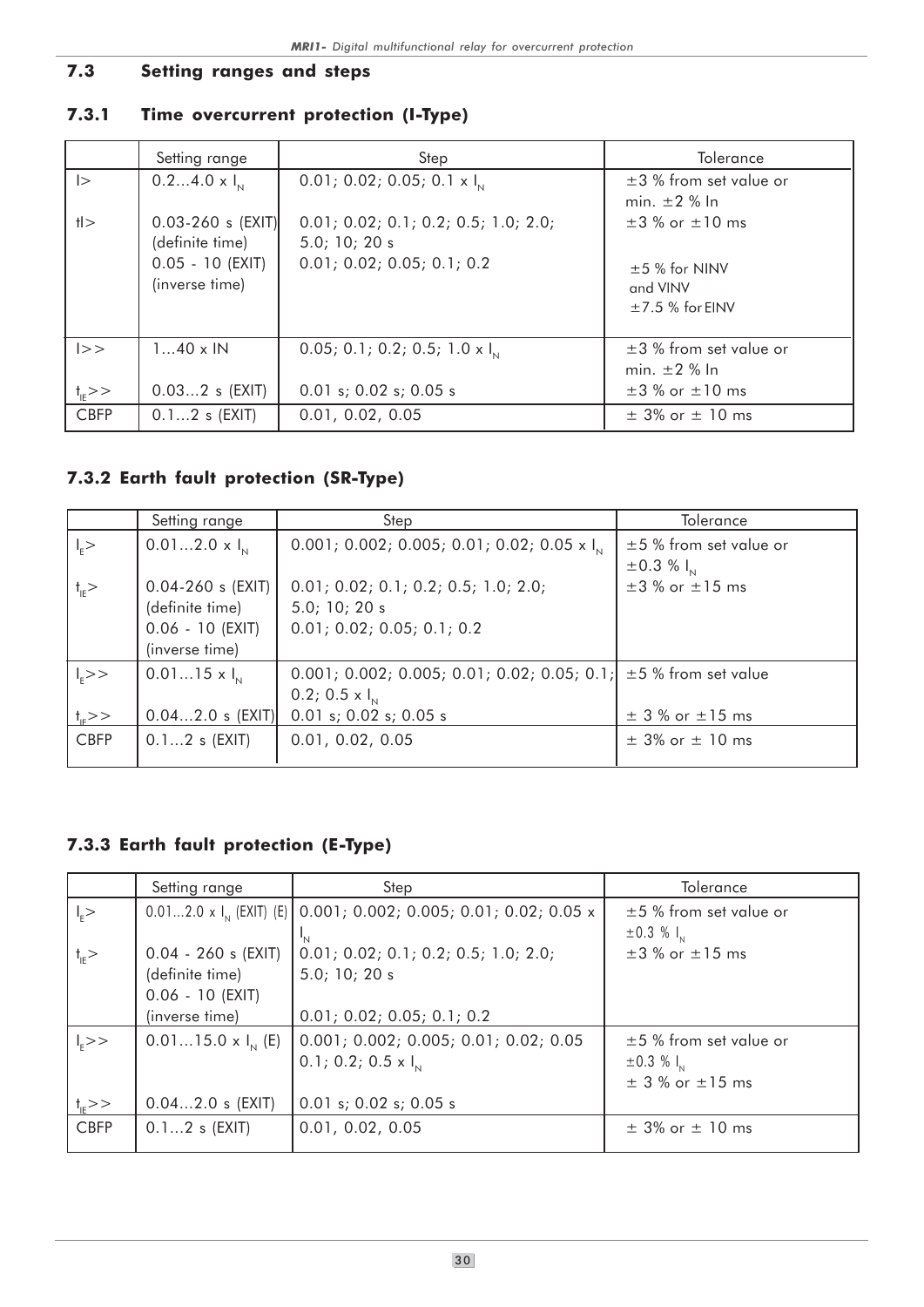# 7.3.4 Earth fault protection (ER-Type)

|                          | Setting range                                                                                                                                                                                                      | Step                                                     | Tolerance                                               |
|--------------------------|--------------------------------------------------------------------------------------------------------------------------------------------------------------------------------------------------------------------|----------------------------------------------------------|---------------------------------------------------------|
| $ $ <sub>E</sub> $>$     | $0.010.45 \times I_{N}$ (EXIT)                                                                                                                                                                                     | $\vert 0.001; 0.002; 0.005; 0.01 \times I_{\rm N} \vert$ | $\pm 5$ % from set value or<br>$\pm 0.3 \%$ $I_{N}$     |
| $t_{IE}$                 | $0.06 - 260$ s (EXIT)<br>(definite time)                                                                                                                                                                           | [0.01; 0.02; 0.1; 0.2; 0.5; 1.0;<br>2.0; 5.0; 10; 20s    | $\pm 3$ % or $\pm 15$ ms                                |
| $\overline{I_{\rm F}}>>$ | $0.010.45 \times IN$ (EXIT)                                                                                                                                                                                        | 0.001; 0.002; 0.005; 0.01x I                             | $\pm 5$ % from set value or<br>$\pm 0.3 \%$ $I_{N}$     |
| $t_{IE}$ >>              | $0.062.0$ s (EXIT)                                                                                                                                                                                                 | [0.01 s; 0.02 s; 0.05 s]                                 | $\pm$ 3 % or $\pm$ 15 ms                                |
| $\overline{U_{n}}$       | $U_{N} = 100$ V:<br>3 PHA/e-n: 1-70 V   1 V<br>1-120 VII V<br>1:1:<br>$U_{N} = 230$ V:<br>3 PHA/e-n: 2-160 V 2 V<br>1:1: 2-300 V 2 V<br>$U_{N} = 400$ V:<br>3 PHA/e-n: 5-300 V   5 V<br>$1:1: 5-500 \text{ V}$ 5 V |                                                          | $\pm$ 5 % from set value or<br>$< 0.5 %$ U <sub>N</sub> |
| <b>CBFP</b>              | $0.12$ s $(EXIT)$                                                                                                                                                                                                  | [0.01, 0.02, 0.05]                                       | $\pm$ 3% or $\pm$ 10 ms                                 |

### 7.3.5 Inverse time overcurrent protection relay

According to IEC 255-4 or BS 142

Normal Inverse  $t =$ 

0.14  
\n
$$
t_1 > [s]
$$
  
\n $\frac{1}{|s|}$  1  
\n-1

Very Inverse  $t =$ 

$$
\frac{13.5}{\left(\frac{1}{1s}\right) - 1} \quad t_1 > [s]
$$

Extremely Inverse  $t =$ 

$$
\frac{80}{\left(\frac{1}{1s}\right)^2} \quad t_1 > [s]
$$

Where:  $t = tripping time$ 

 $t_{\parallel>}$  = time multiplier

 $I =$  fault current

 $Is = Starting current$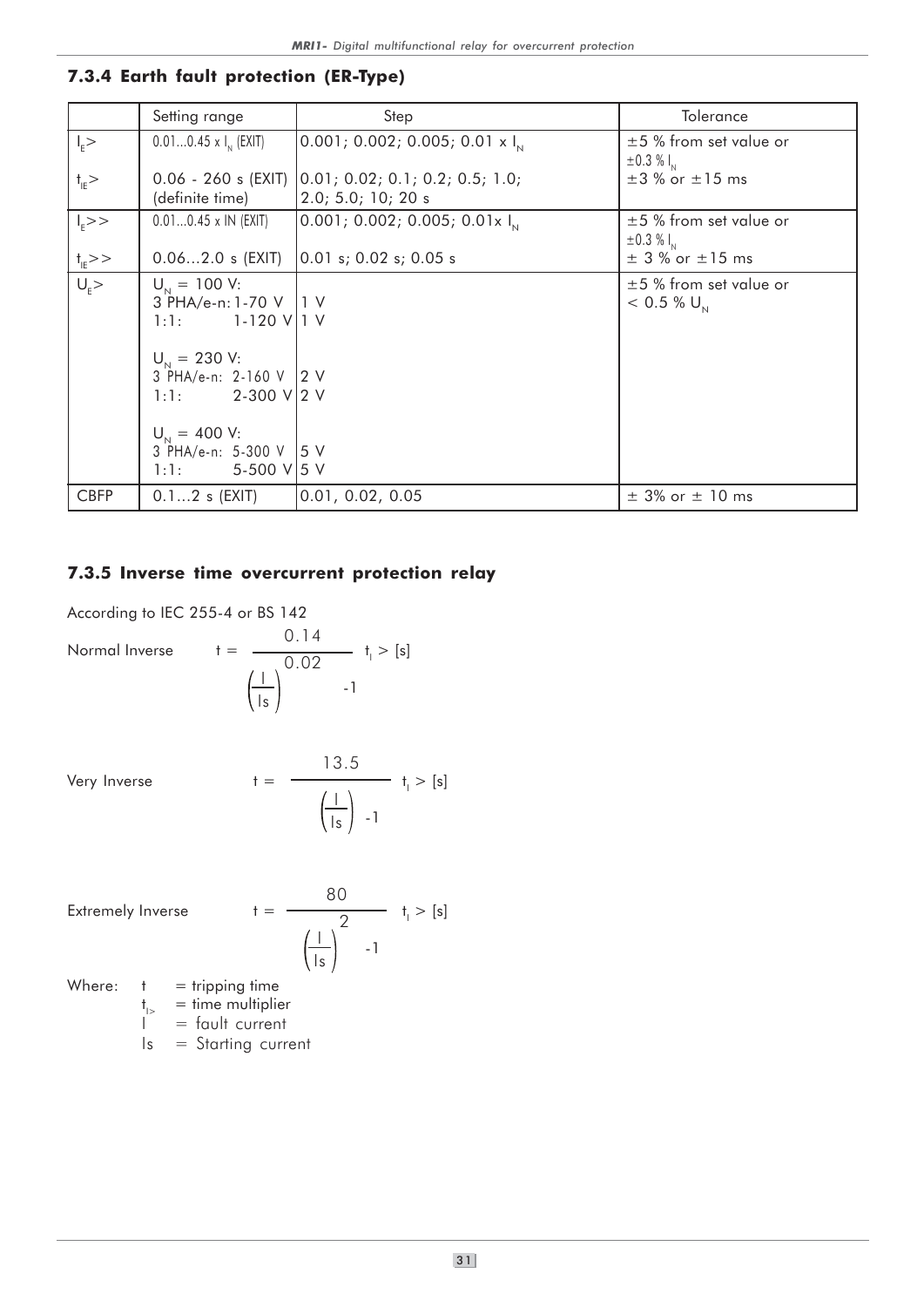### 7.3.6 Direction unit for phase overcurrent relay

| Directional sensitivity for |                                                                                        |
|-----------------------------|----------------------------------------------------------------------------------------|
| voltage input circuit       | $\therefore$ < 0.025 % UN (phase-to-phase voltage) at I = 1 x I <sub>N</sub>           |
| Connection angle            | $.90^\circ$                                                                            |
| Characteristic angle        | $: 15^{\circ}, 27^{\circ}, 38^{\circ}, 49^{\circ}, 61^{\circ}, 72^{\circ}, 83^{\circ}$ |
| Effective angle             | $\pm$ 78° related to relay characteristic angle at U <sub>N</sub>                      |

# 7.3.7 Determination of earth fault direction (MRl1-ER)

| Measurement of active current  |                                                                                |
|--------------------------------|--------------------------------------------------------------------------------|
| component for compensated      |                                                                                |
| systems                        | : $I_{F}$ x cos $\varphi$                                                      |
|                                |                                                                                |
| Measurement of reactive        |                                                                                |
| current component for isolated |                                                                                |
| systems                        | : $I_{F}$ x sin $\varphi$                                                      |
|                                |                                                                                |
| Angle measuring accuracy       | : $\pm$ 3° at $I_{F}$ x cos $\varphi$ or $I_{F}$ x sin $\varphi$ > 5 % $I_{F}$ |

# 7.3.8 Determination of earth fault direction (MRl1-SR)

| Characteristic angle         | : "SOLI" setting $-110^\circ$                                                  |
|------------------------------|--------------------------------------------------------------------------------|
|                              | "RESI" setting - $170^\circ$                                                   |
| Effective angle              | $\pm$ 70° related to relay characteristic angle at U <sub>N</sub> / $\sqrt{3}$ |
| Residual voltage sensitivity | : $<$ 0.2 % U <sub>N</sub> at I = 0.1 x I <sub>N</sub>                         |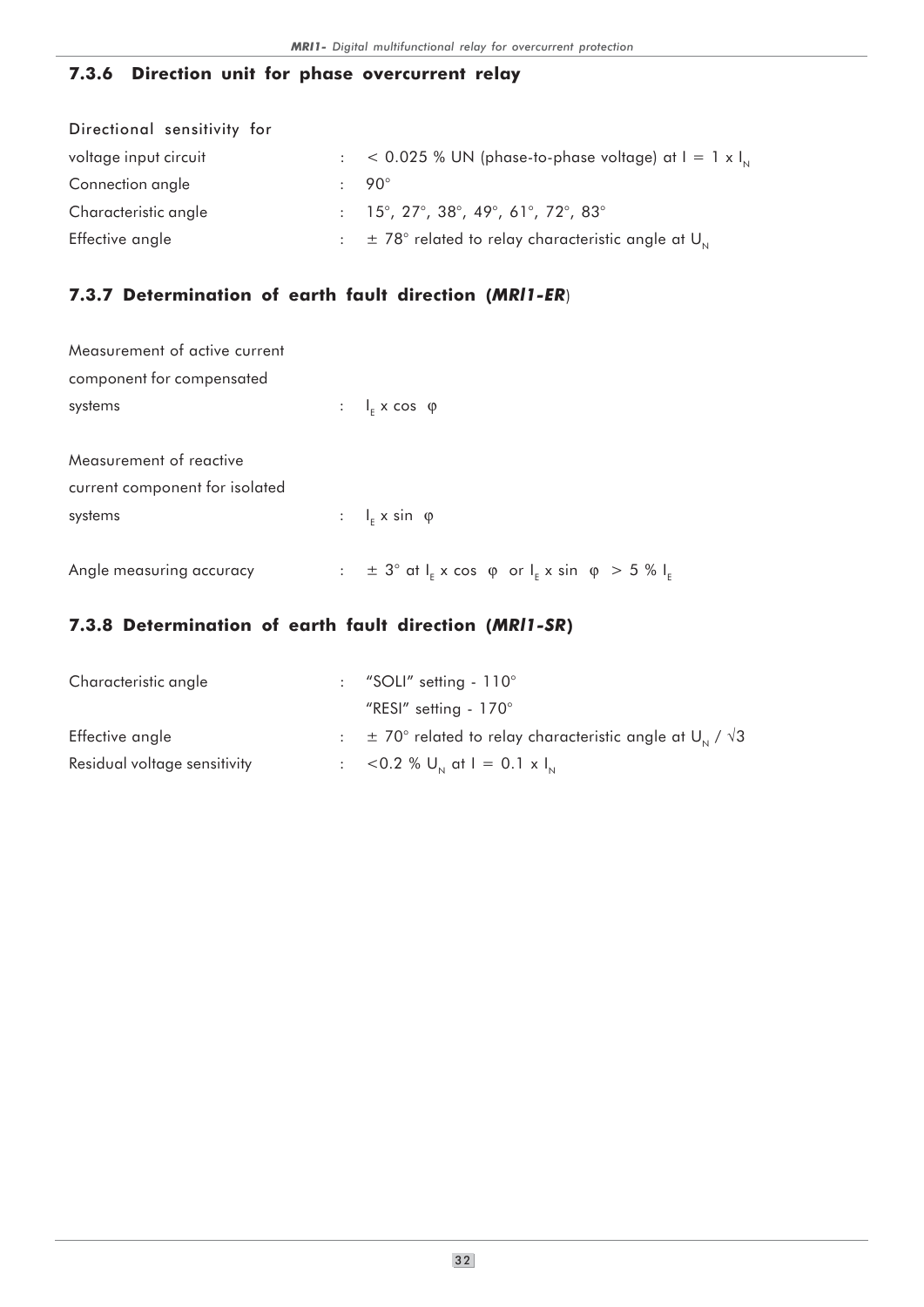### 7.4 Inverse time characteristics



Figure 7.1: Normal Inverse The American Series of Figure 7.3: Very Inverse





# 7.5 Output contacts

- Number of relays extending the computation relay type in Number of relays Contacts **Contacts** : 2 change-over contacts for trip relay
	- 1 change-over contact for alarm relays

Technical data subject to change without notice!





Figure 7.2: Extremely Inverse Figure 7.4 Definite time overcurrent relay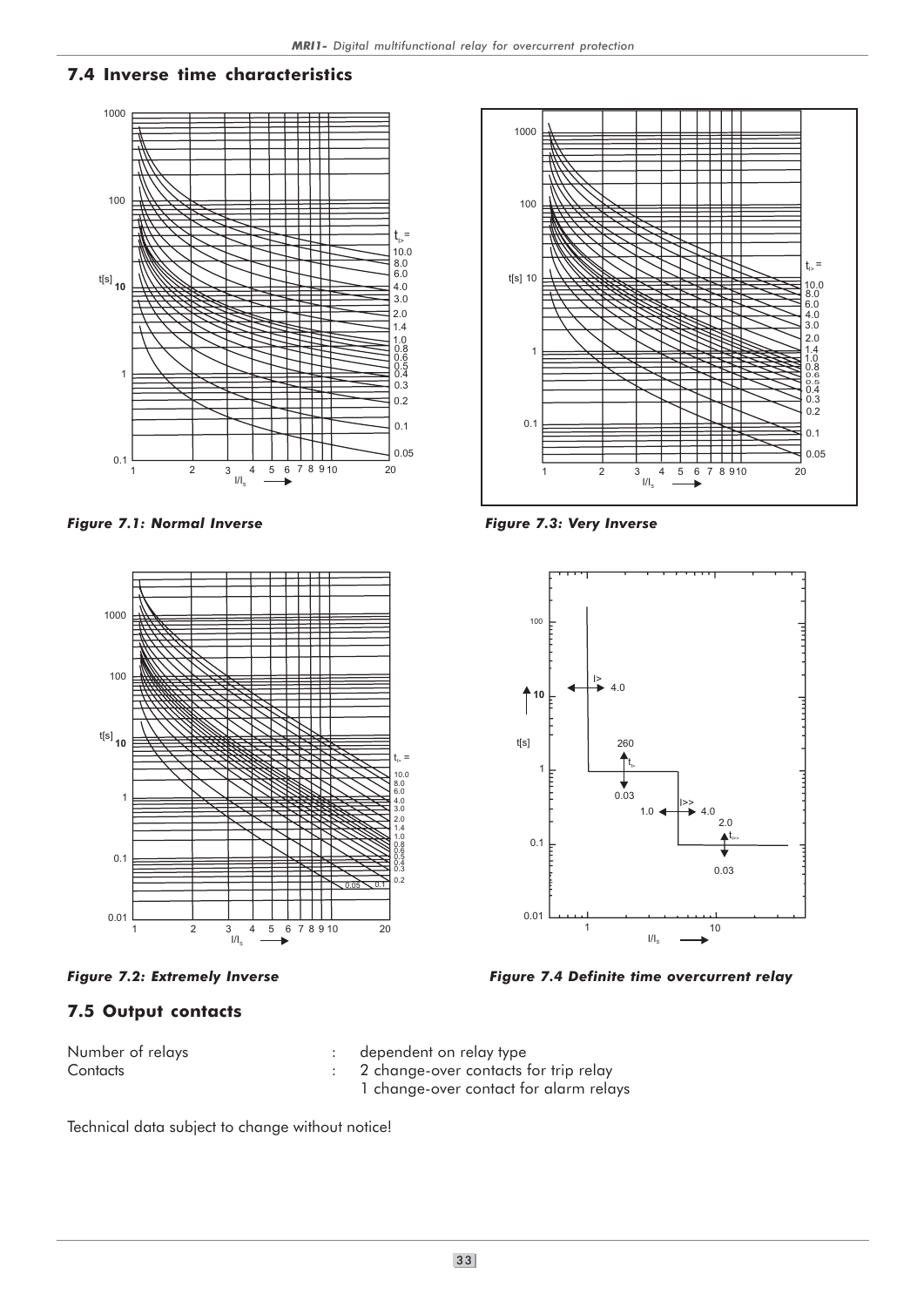# 8 Order form